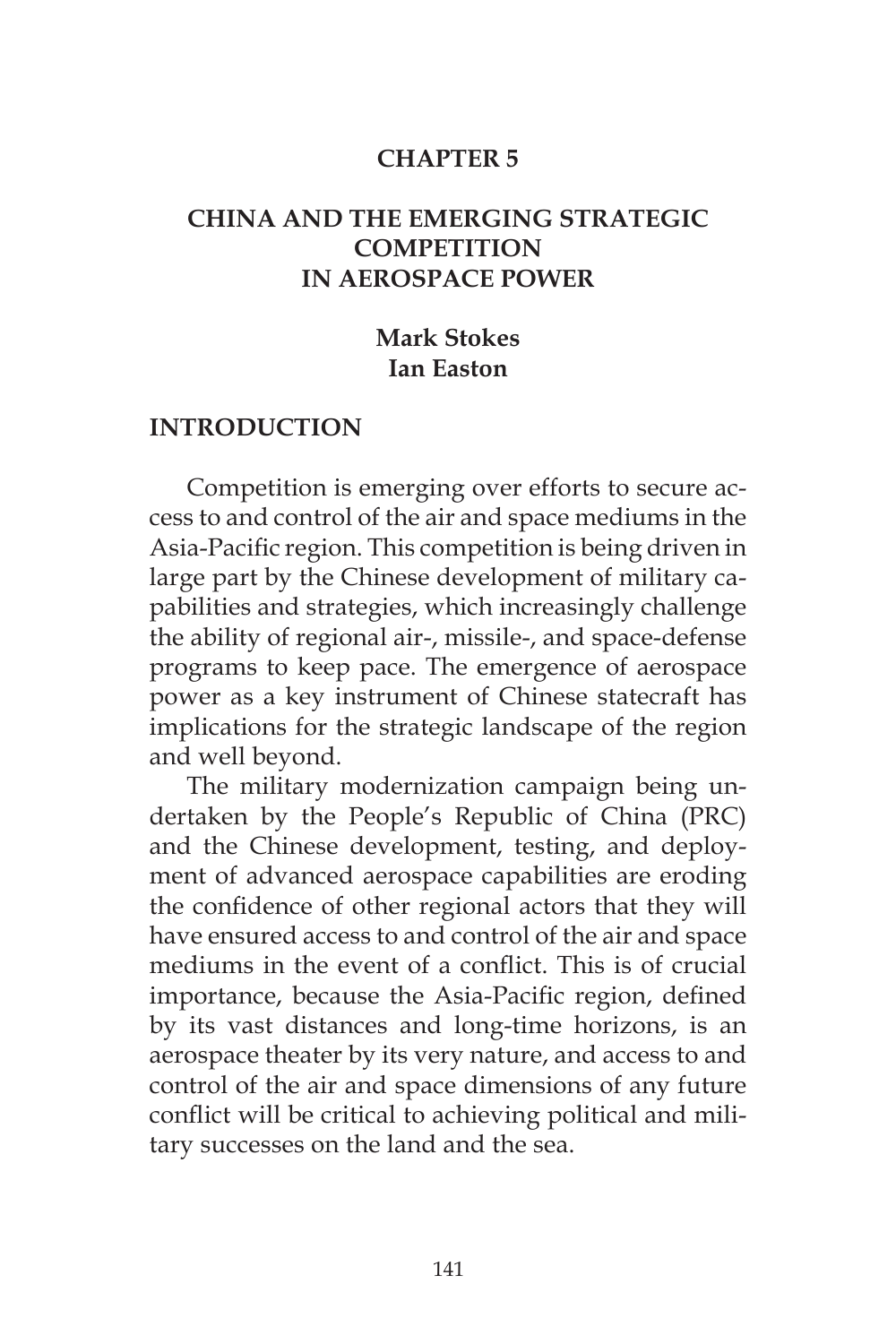The rise of China as a major economic, technological, military, and political player is changing the dynamics within the Asia-Pacific region and the world at large. Uncertainty over Chinese intentions is creating anxieties. As Richard Bush of the Brookings Institute notes, "A rising power poses a challenge to the prevailing international system and to the states that guard that system, because the new power's intentions are usually unclear."<sup>1</sup> Against the backdrop of ambiguity and uncertainty of the future, China's aerospace developments merit further examination.

The latest *Quadrennial Defense Review* (QDR), in reference to China, states: "Future adversaries will likely posses sophisticated capabilities designed to contest or deny command of the air, sea, space, and cyberspace domains."<sup>2</sup> Indeed, the People's Liberation Army (PLA) is rapidly advancing its capacity to apply aerospace power to create effects across domains in order to defend against perceived threats to national sovereignty and territorial integrity. Influential Chinese strategists argue that modern conventional aerospace capabilities transcend the nuclear threshold, in that they are powerful enough to deter and defeat formidable enemies without having to resort to the threat of using nuclear weapons.<sup>3</sup> Constrained by a relatively underdeveloped aviation establishment, the PLA is investing in aerospace capabilities that may offset shortcomings in the face of a more technologically advanced adversary. Whoever dominates the skies over a given territory—such as Taiwan; disputed territories in northern India or Japan, and the South China Sea has a decisive advantage on the surface.

This chapter addresses trends in PRC force modernization intended to exploit weaknesses in regional air, missile, and space defenses, including a growing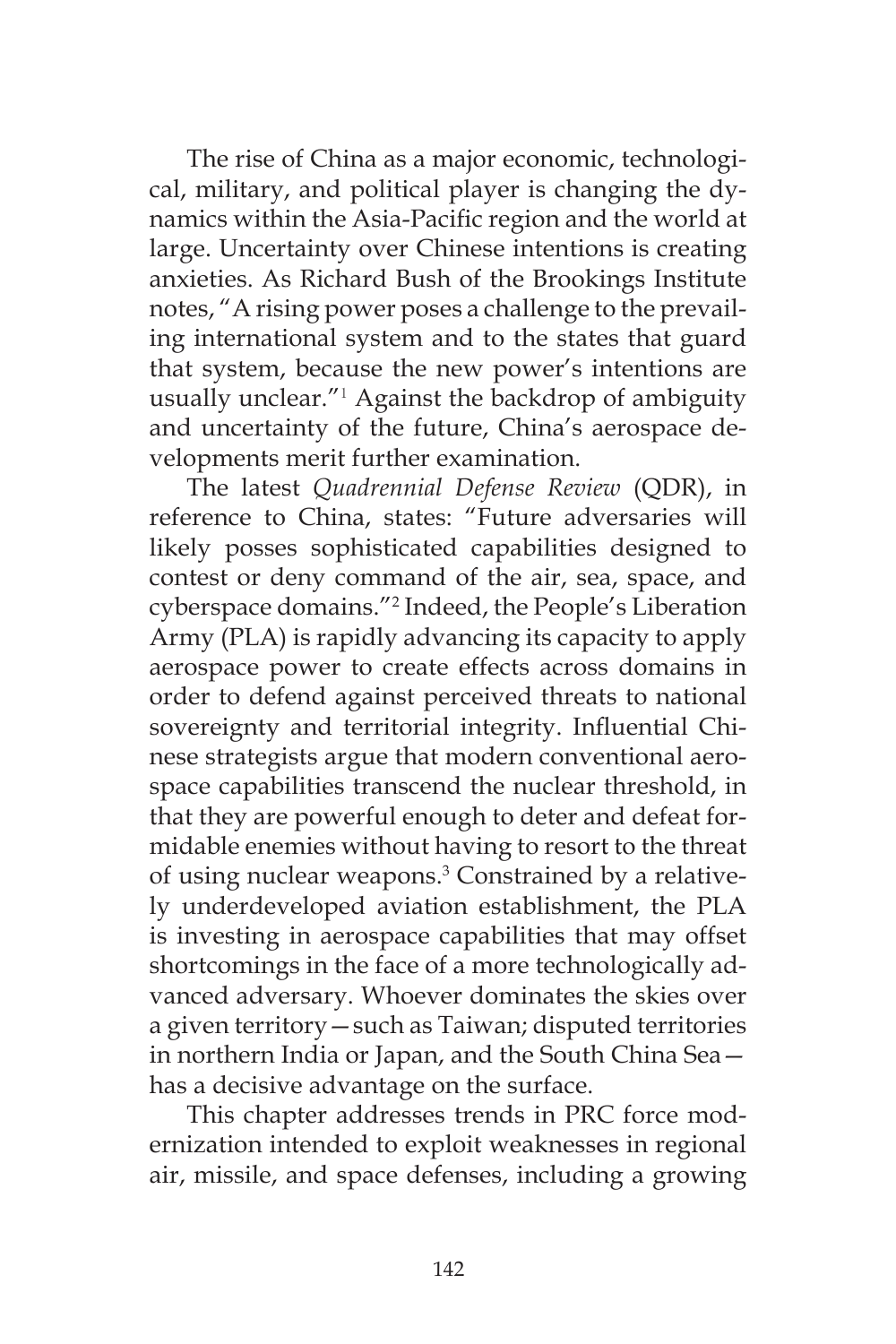ability to maintain persistent surveillance around China's periphery. Included is a brief overview of China's expanding short- and medium-range ballistic missile and ground-launched cruise missile infrastructure. The subsequent section outlines trends in missile defense and long-range precision strike modernization in Taiwan, Japan, India, and the United States. The final section addresses the implications of China's growing aerospace power for regional strategic stability.

### **AEROSPACE CAMPAIGN THEORY AND CHINA'S FORCE MODERNIZATION**

One of the most significant aspects of China's military modernization program is Beijing's expansion of, and growing reliance on, conventional ballistic and ground- launched cruise missiles as the centerpiece of the PRC's political and military strategy. Large-scale theater missile raids—combined with other enablers, such as anti-satellite (ASAT), cyber, and electronic attacks directed against selected critical nodes within an opponent's command and control structure or air defense system—can enable conventional air operations to be carried out at reduced risk and cost.

Barring the fielding of effective countermeasures, Chinese conventional theater missiles—specifically short- and medium-range ballistic and extendedrange land attack cruise missiles (LACMs)—may over time give the PLA a decisive advantage in future conflicts around China's periphery. Ballistic and groundlaunched cruise missiles are an attractive means of delivering lethal payloads due to the inherent difficulties in defending against them. Ballistic missiles themselves have a strong coercive effect, as potential adversaries around the PRC periphery have limited defensive countermeasures.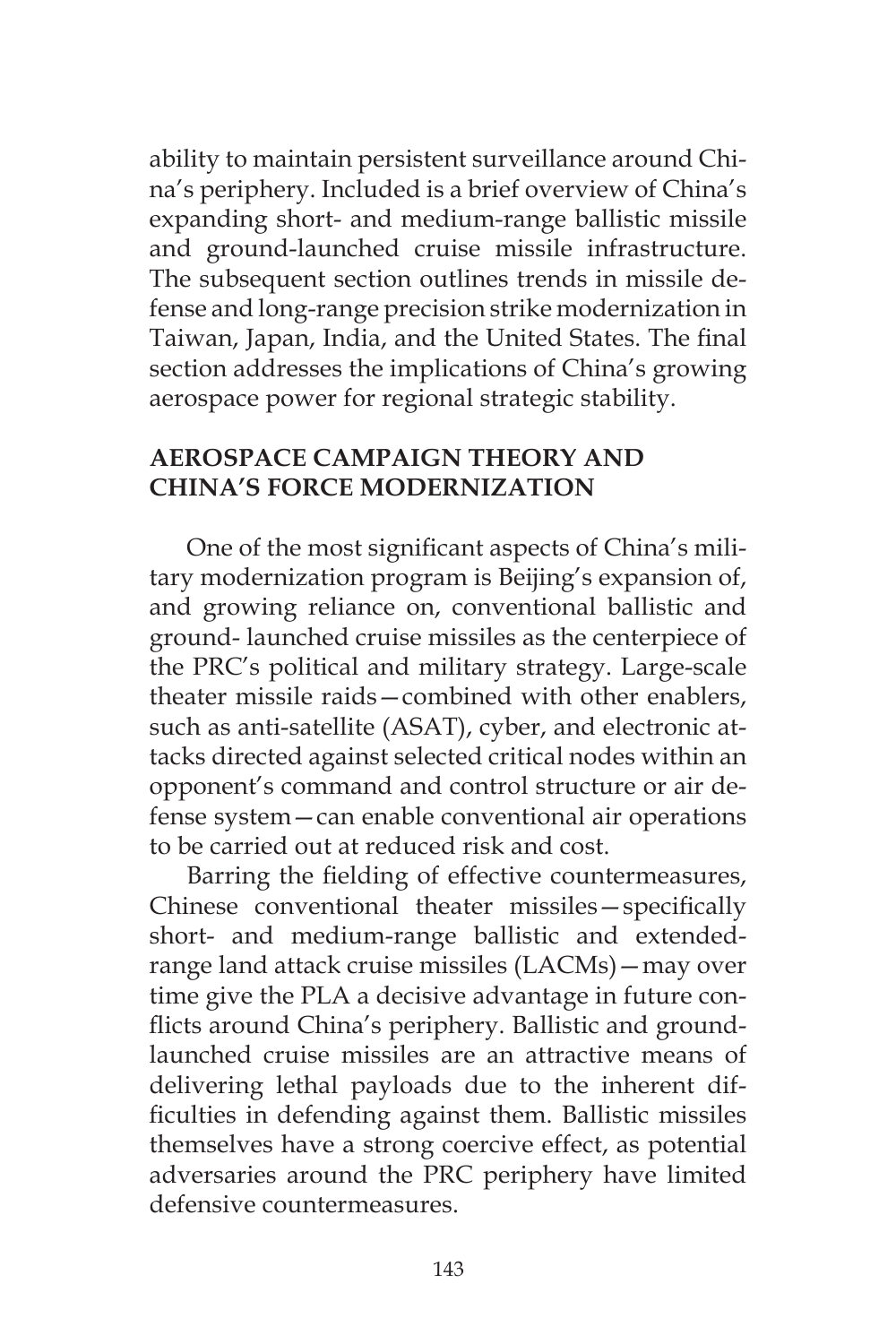The PRC also is focused on developing the means to deny or complicate the ability of the United States to intervene in a regional crisis. Authoritative Chinese writings indicate research into, and development of, increasingly accurate and longer-range conventional strategic strike systems that could be launched from Chinese territory against land-, sea-, and space-based targets throughout the Asia-Pacific region in a crisis situation.

Extended-range conventional precision strike assets could be used to suppress U.S. operations from forward bases in Japan, from U.S. aircraft battle groups operating in the Western Pacific, and perhaps, over the next 5 to 10 years, from U.S. bases on Guam. The development and deployment of an anti-ship ballistic missile (ASBM) is an example of an emerging capability. China's research and development community is expanding the nation's capacity for regional maritime surveillance in support of the PLA's missile-centric strategy. Most noteworthy is the development of constellations of intelligence-gathering satellites for the tracking and targeting of ships and mobile air defense systems.

# **The Centerpiece of China's Coercive Aerospace Power: Conventional Ballistic and Land Attack Cruise Missiles.**

The PRC's growing arsenal of increasingly accurate and lethal conventional ballistic and land-attack cruise missiles has rapidly emerged as a cornerstone of PLA warfighting capability. Since the official establishment of the PLA's first short-range ballistic missile (SRBM) brigade in 1993, ballistic missiles have been a primary instrument of psychological and political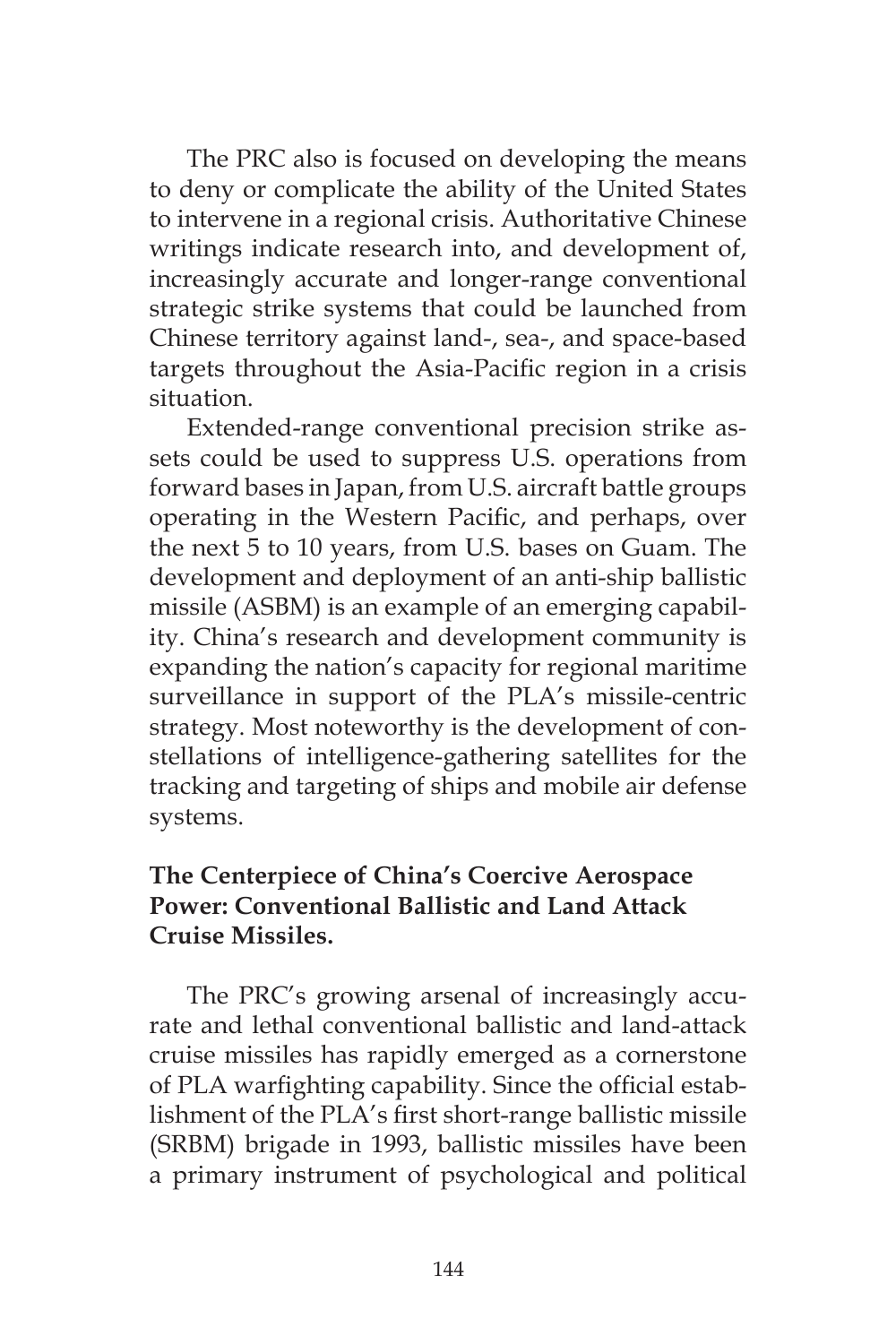intimidation, but also potentially devastating tools of military utility. Over the last 2 decades, the Second Artillery's conventional ballistic and land attack cruise missile force—a form of aerospace power that will be critical for achievement of information dominance and air superiority in the opening phase of a conflict—has expanded significantly.

*Short-Range Ballistic Missile Infrastructure*. The Second Artillery's SRBM infrastructure is a central component of the PRC's coercive political and military strategy. In 2000, China's SRBM force was limited to one "regimental-sized unit" in southeastern China. Today, the force has grown to at least seven SRBM brigades. Among these, five are subordinate to the Second Artillery's 52 Base, and the remaining two units report directly to military regions.<sup>4</sup> The number of missiles in the Second Artillery is widely cited as exceeding 1,300 (inclusive of tactical missiles assigned to ground forces).<sup>5</sup> According to reports, the quantity, range, precision, and lethality of China's SRBMS are increasing over time.<sup>6</sup> One example can be seen in the recently deployed DF-16, a new SRBM variant with a range of up to 1,000 kilometers (km) that is reportedly designed for greater penetration of Taiwan's missile defense networks.<sup>7</sup>

*Medium-Range Ballistic Missiles*. Having established a solid foundation in conventional SRBMs, the PLA has begun to extend and diversify the warfighting capacity of the Second Artillery's ballistic missile force. The centerpiece of the Second Artillery's regional mission is the two-stage, solid-fueled DF-21 (CSS-5) medium-range ballistic missile (MRBM). Currently, the terminally guided DF-21C can deliver a 2,000 kiloton (KT) warhead to a range of at least 1,750 km, with a circular error probable (CEP) of less than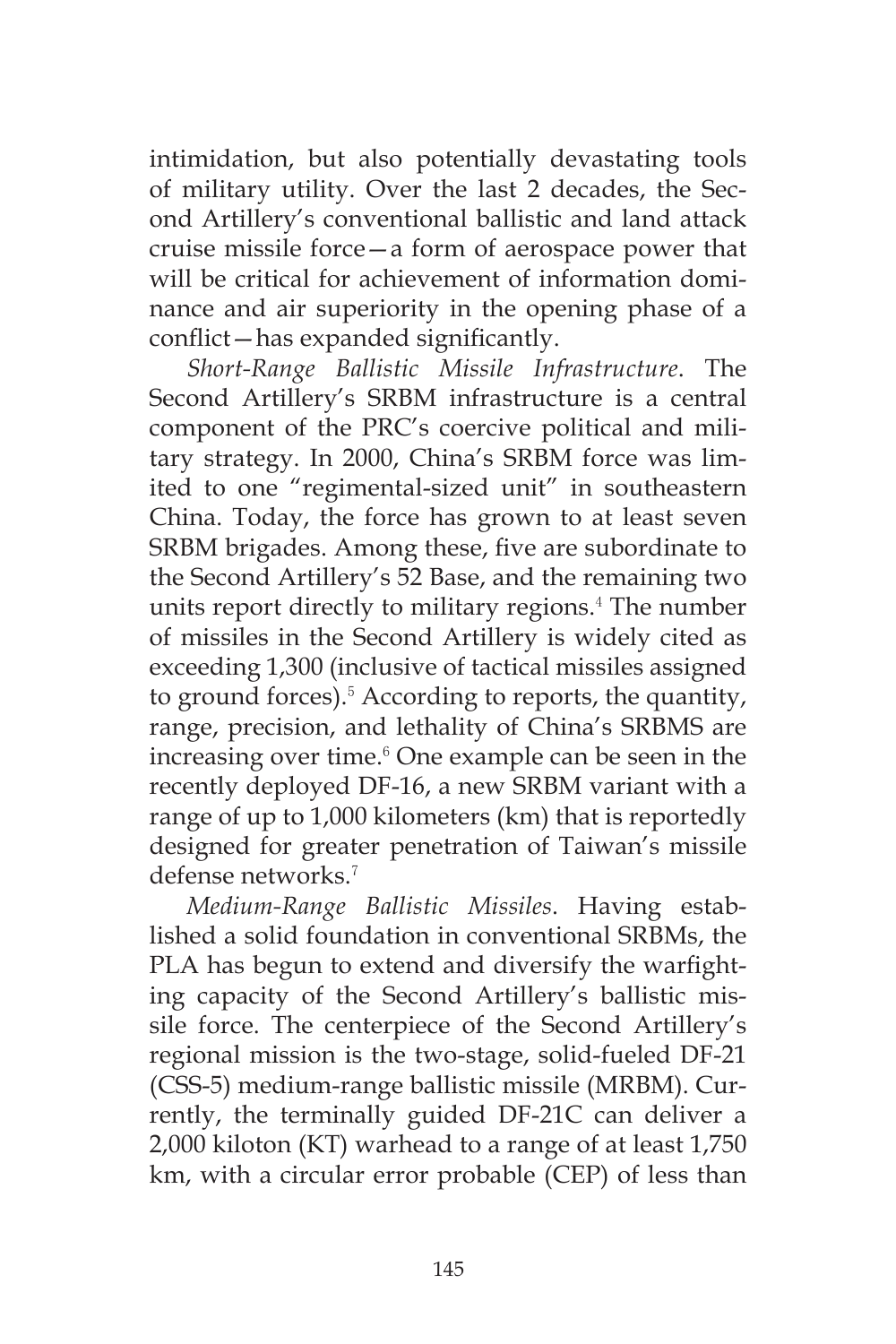50 meters. The system could be used for conventional strikes against targets throughout Japan from east and northeast China; New Delhi, if based in Xinjiang; and western India, if based in Yunnan.<sup>8</sup>

*Ground Launched Cruise Missiles (GLCMs)*. To augment its ballistic missile arsenal, the Second Artillery is steadily expanding its ground-launched LACM infrastructure. GLCMs are powerful instruments of military and political utility, because of the inherent difficulty in defending against them. Within only a few years of initial deployments, the PRC today has the world's largest inventory of extended-range GLCMs. Able to penetrate defenses and strike critical targets on land, out to a range of at least 2,000 km, the Second Artillery's DH-10 GLCMs appear to have enjoyed a relatively high acquisition priority.<sup>9</sup>

## **Anti-Satellite Weapons.**

China successfully tested a direct-assent, kinetickill ASAT missile on January 11, 2007. The test was followed with revelations that China had conducted ASAT missile tests on three previous occasions and had reportedly tested a high-powered laser ASAT weapon system on U.S. satellites during the previous year.10 On January 11, 2010, 3 years to the date of its successful direct-ascent ASAT test, China tested a midcourse interceptor, which represented an inherent leap forward in its ASAT capability.<sup>11</sup> China is also reportedly developing other ASAT weapons that could also be potentially difficult to detect and defend against, such as co-orbital micro satellite weapons (also known as parasite satellites); high-powered microwave and particle beam weapons; high-performance radar and electronic jammers; and cyber attack capabilities that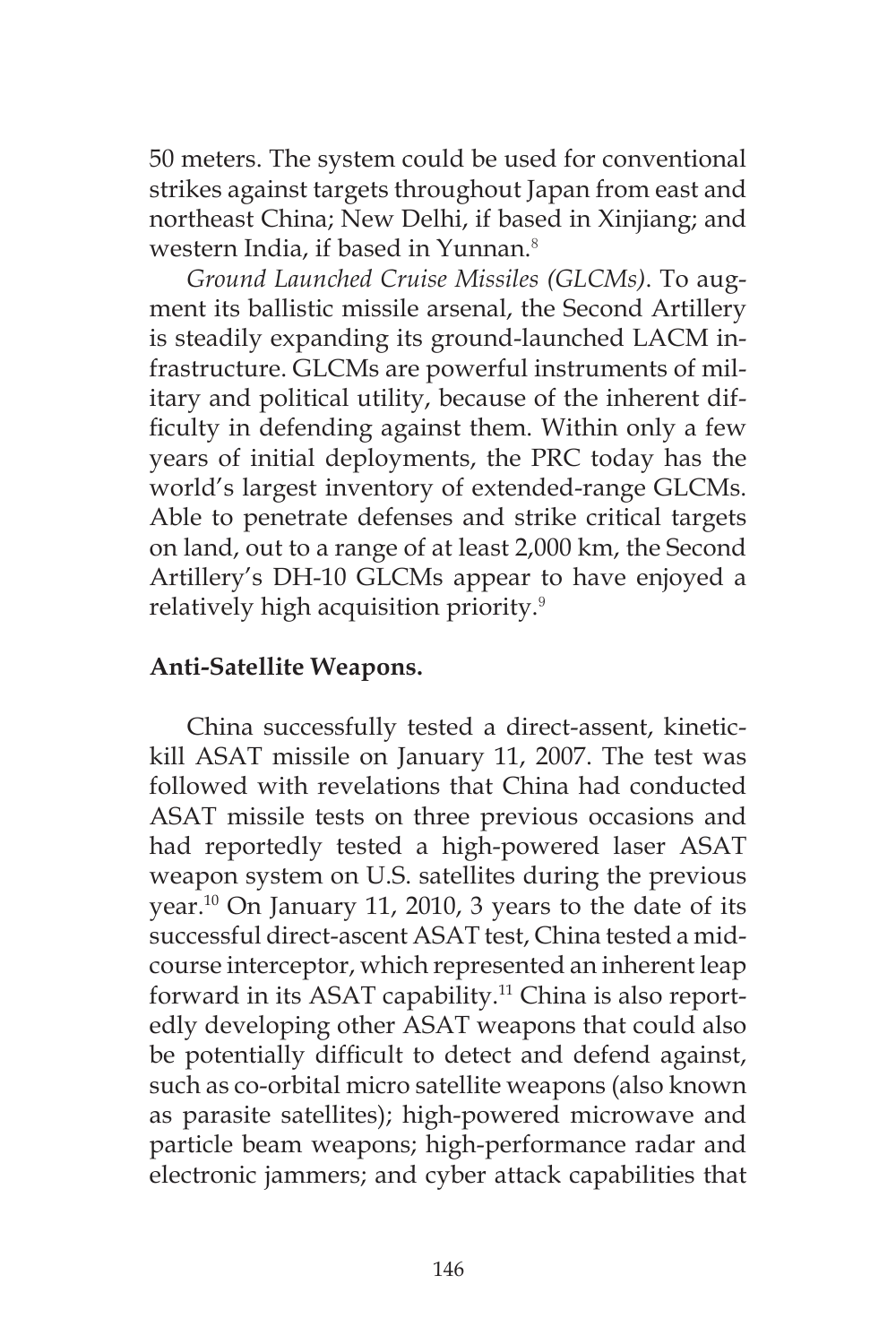could be directed against satellite tracking and control stations. In short, China's ASAT weapons programs are of a broad nature and are expanding in scope.<sup>12</sup>

*Anti-Ship Ballistic Missiles and Beyond*. China's ASBM program was officially confirmed to be in the testing phase in March 2010,<sup>13</sup> and ASBMs were reported to have been deployed in Southeastern China in December 2010.14 Barring deployment of effective defenses, an initial ASBM would give the PLA a precision strike capability against aircraft carriers and other U.S. and allied ships operating within 1,500- 2,000 km from China's coast. Over the longer term, Chinese technical writings indicate the preliminary conceptual development of a conventional global precision strike capability. The accuracy and range of the PLA's conventional ballistic missile force is also expected to improve significantly over the next 10-15 years, as missiles incorporate more advanced inertial and satellite-aided navigation systems, sophisticated terminal guidance systems, and increasingly powerful solid rocket motors.<sup>15</sup>

#### **Sensor Architecture for Regional Surveillance.**

The PLA's ability to conduct strategic and operational strike missions is likely to be restricted by the range of its persistent surveillance. To expand its battlespace awareness, the PLA is investing in at least three capabilities that could enable it to monitor activities in the Western Pacific, South China Sea, and Indian Ocean.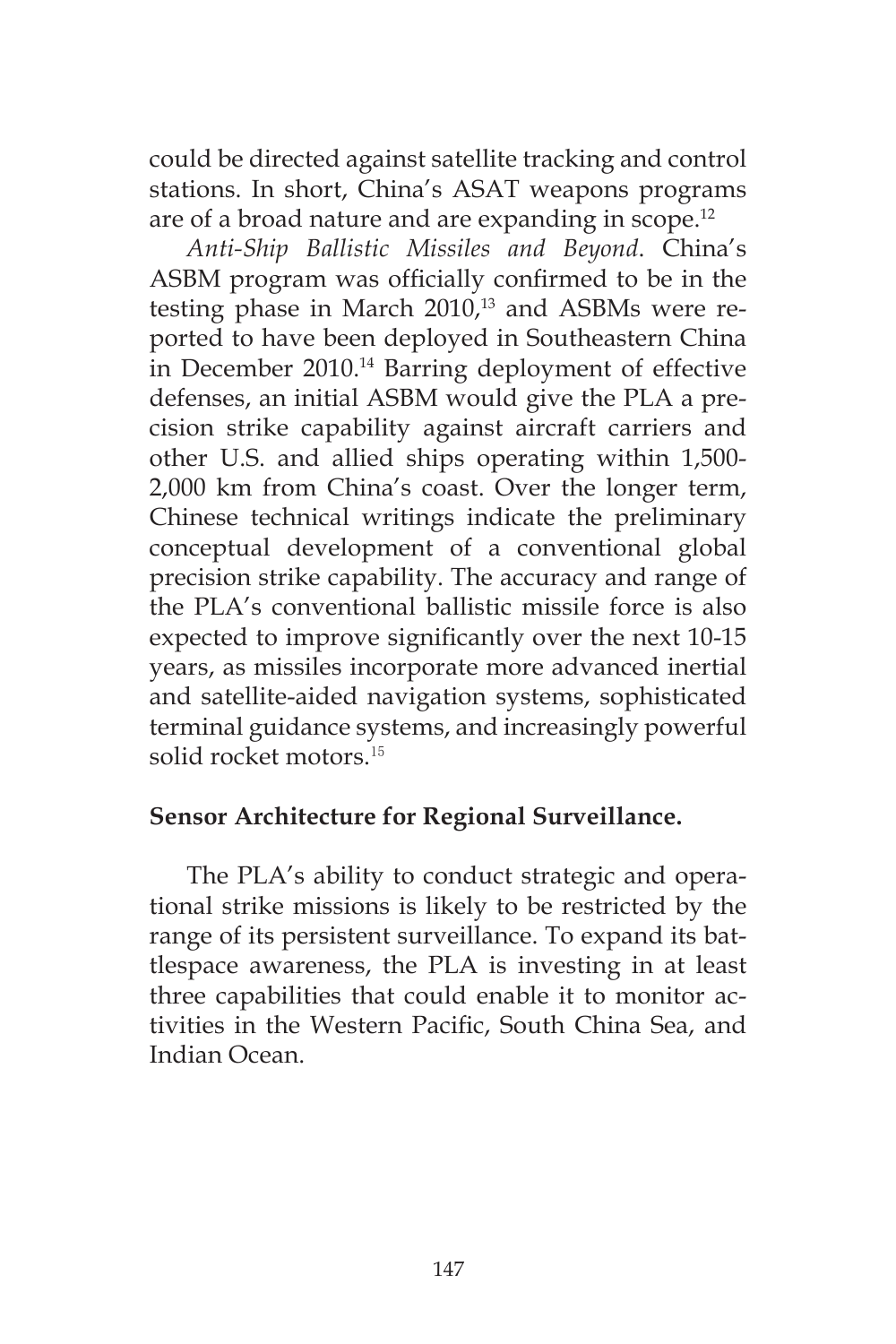## **Space-Based Surveillance.**

Increasingly sophisticated space-based systems are expanding the PLA's battlespace awareness and supporting potential strike operations further from Chinese shores.16 Space assets enable the monitoring of naval activities in surrounding waters and the tracking of air force deployments into the region. Space-based reconnaissance systems also provide imagery necessary for mission planning functions, such as navigation and terminal guidance for ASBMs and cruise missiles. Satellite communications also offer a survivable means of transmission, which will become particularly important as the PLA operates further from its territory.

China's regional strike capability appears to rely heavily on high-resolution, dual-use space-based synthetic aperture radar (SAR), electro-optical (EO), and electronic intelligence (ELINT) satellites for surveillance and targeting.<sup>17</sup> In a crisis situation, China may have the option of augmenting existing space-based assets with microsatellites launched on solid-fueled launch vehicles. Existing and future data-relay satellites and other beyond line-of-sight communications systems could transmit targeting data to and from the theater and/or the Second Artillery's operational-level command center<sup>18</sup>

*Persistent Near-space Surveillance***.** Chinese analysts view the realm between the atmosphere and space— "near-space"—as an area of future strategic competition.<sup>19</sup> Over the decade, near-space flight vehicles<sup>20</sup> may emerge as a dominant platform for a persistent region-wide surveillance capability during crisis situations. "Near-space" is generally characterized as the region between 20 and 100 km (65,000 to 328,000 feet [ft]) above the earth's surface.<sup>21</sup>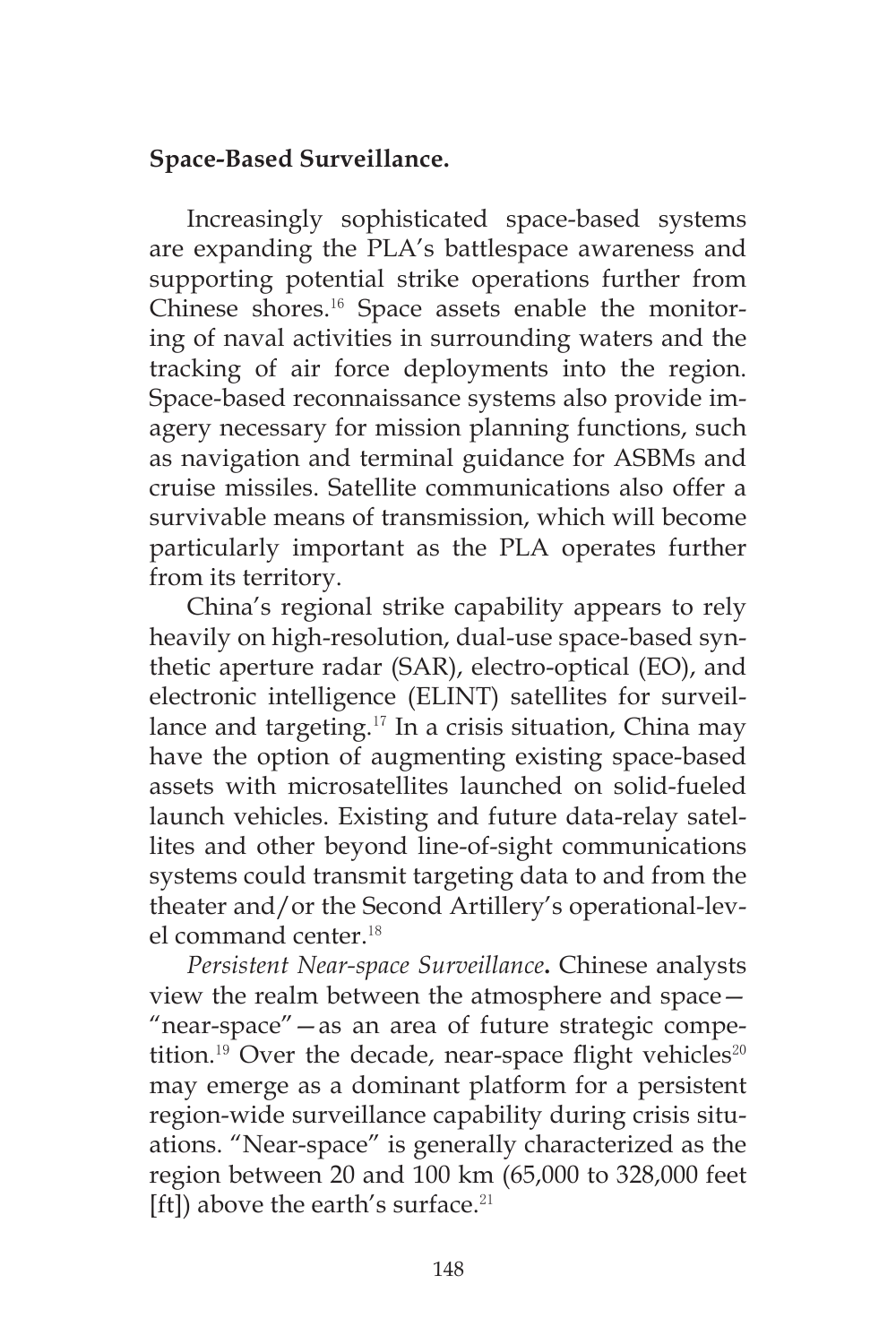While technical challenges exist, the Second Artillery and China's defense research and development (R&D) community have become increasingly interested in near-space flight vehicles for reconnaissance, communications relay, electronic countermeasures, and precision strike operations.<sup>22</sup> In order to overcome technical challenges, China's aerospace industry specifically the China Aerospace Science and Technology Corporation (CASC) and the China Aerospace Science and Industry Corporation (CASIC)—have established new research institutes dedicated to the design, development, and manufacturing of near-spaceflight vehicles. Establishment of a dedicated research institute for leveraging the unique characteristics of near space signifies the importance that China places on this domain.<sup>23</sup>

*Over-the-Horizon Radar*. In addition to space-based and near-space sensors, over-the-horizon backscatter (OTH-B) radar systems would be a central element of an extended-range air and maritime surveillance architecture.<sup>24</sup> Managed by the PLA Air Force (PLAAF), an over-the-horizon (OTH) radar system could define the range of China's maritime precision strike capability. Skywave OTH radar systems emit a pulse in the lower part of the frequency spectrum (3-30 megaherz [MHz]) that bounces off the ionosphere to illuminate a target—either air or surface—from the top down. As a result, detection ranges for wide-area surveillance can extend out to 1,000 to 4,000 km.

## **Regional Impact.**

The PRC's expanding capacity for conducting an aerospace campaign in the Asia-Pacific region would likely be a variable of its territorial disputes with states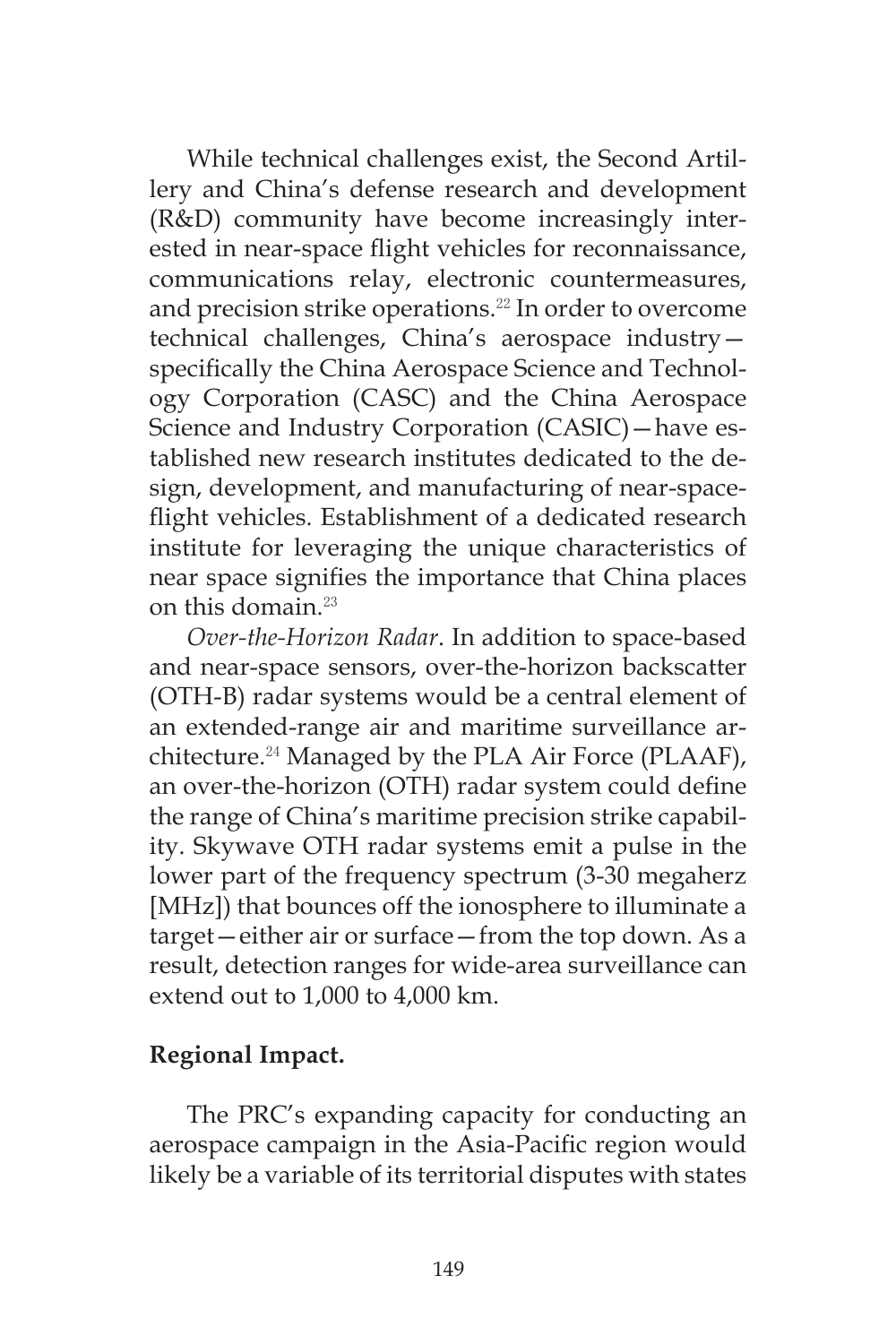around its periphery. As its military strength increases relative to those of its neighbors, the PRC could feasibly become more assertive in its claims. Along this trajectory, miscalculations, accidents, disputes over sovereignty, or other unforeseen events have the potential to escalate into armed conflict between the PRC and its neighbors. Each defense establishment in the region appears to be approaching the challenges differently, although most are attempting to balance interests in maintaining healthy relations with Beijing while at the same time hedging in the event of a future conflict.

*United States*. There are indications that the United States views China's aerospace power capability developments as its most challenging long-term conventional military threat, and is seeking ways in which to ensure an adequate defense for its forwarddeployed troops in the West Pacific and its allies in the region. According to the 2010 *Ballistic Missile Defense Review* (BMDR), "One regional trend that particularly concerns the Unites States is the growing imbalance of power across the Taiwan Strait in China's favor. China is developing advanced ballistic missile capabilities that can threaten its neighbors and ASBM capabilities that can attempt to target naval forces in the region." Chinese ballistic missiles "will be capable of reaching not just important Taiwan military and civilian facilities but also U.S. and allied military installations in the region."25 As such, the United States is seeking to strengthen its missile defense partnerships in the region, most notably with Japan, while also developing and deploying a range of land-, sea-, and air-based missile defense systems supported by space-based early warning and missile tracking sensors.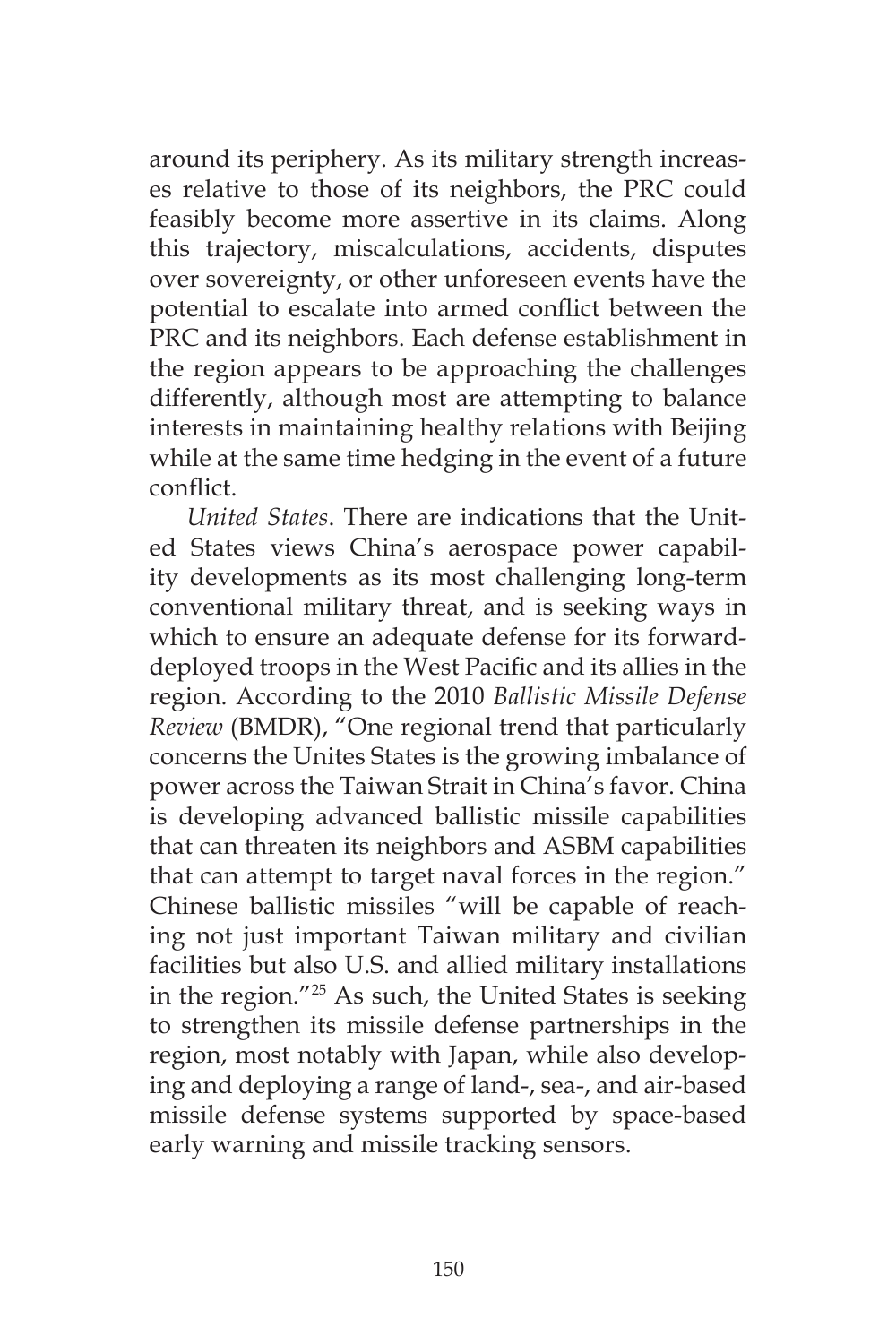At the high end of the spectrum, the United States is deploying a space-based ballistic missile defense (BMD) system in the form of the Space-based Infrared System (SBIRS) and its integrated ground components. When complete, SBIRS will consist of four SBIRS-high satellites in geosynchronous orbit (GEO) high over the equator and two in highly elliptical orbits (HEO) that provide for coverage of higher latitudes.<sup>26</sup> These satellites provide a revolutionary early warning system that is sensitive enough to detect and target mobile missile launchers from their engines' heat signatures and will have a crucial role to play in missile defense.<sup>27</sup> SBIRS satellites are currently augmenting the Defense Support Program (DSP) satellites in GEO, which they are designed to eventually replace.<sup>28</sup> This combination of SBIRS and DSP satellites has been utilized in the creation of the theater event system (TES) in order to increase defense against growing theater ballistic missile (TBM) threats, of which China represents the largest in terms of size and sophistication.

In the Asia-Pacific region, space-based BMD systems are augmented by long-range ground-based warning sensors such as the Perimeter Acquisition Vehicle Entry Phased Array Weapons System (PAVE PAWS) sensor site at Beale Air Force Base, California,<sup>29</sup> and the mobile Sea-Based X-band radar in Alaska.<sup>30</sup> The U.S. Navy is also deploying *Aegis* BMD cruisers and destroyers with advanced surveillance sensors and missile interceptors.<sup>31</sup> On Guam, the U.S. Army Air and Missile Defense Command is in the process of deploying a missile defense task force for the Pacific region. This would include a Terminal High Altitude Area Defense (THAAD) battery and a Patriot Advanced Capability-3 (PAC-3) battery for ballistic missile defense, along with a surface-launched advanced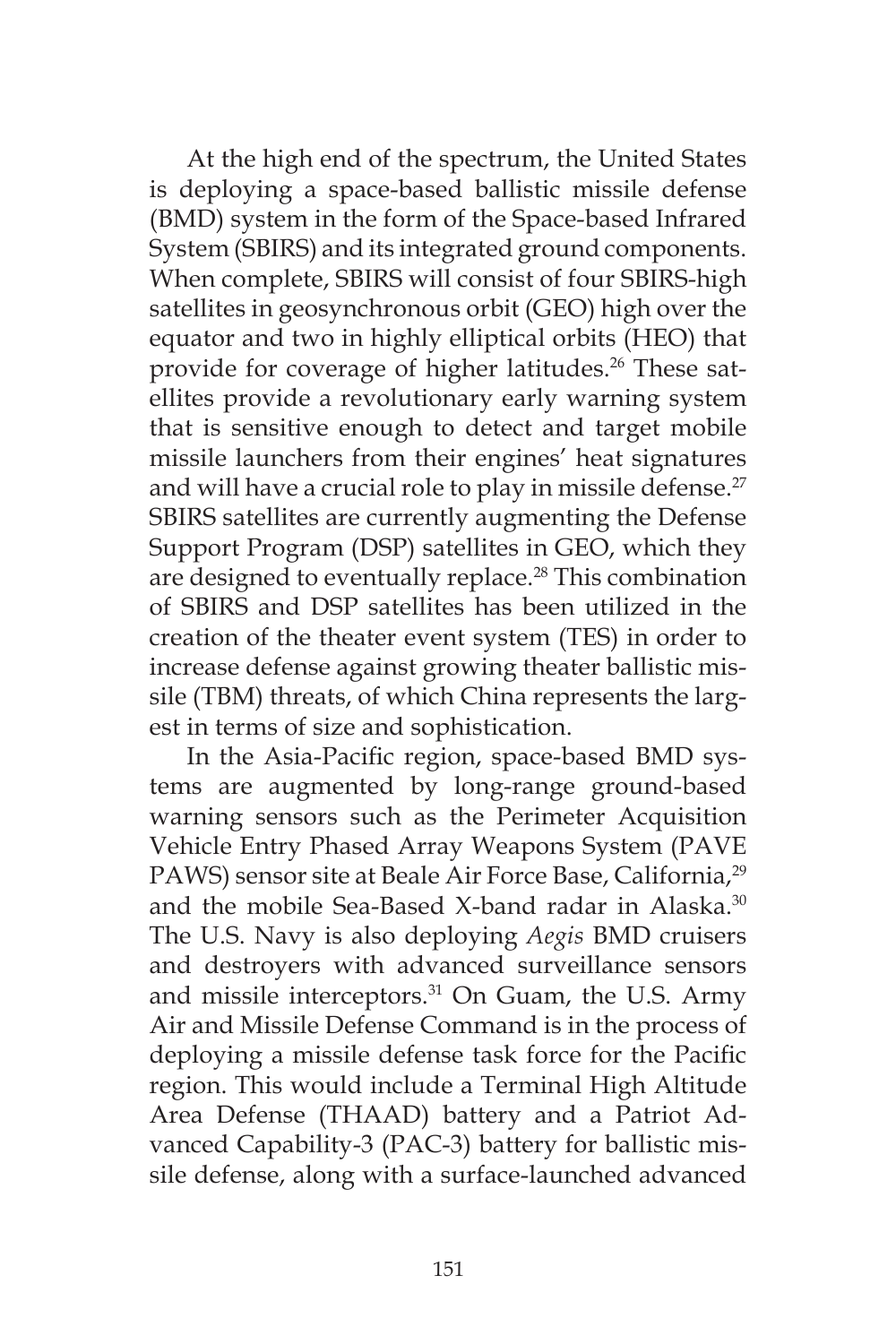medium-range air-to-air missile (SLAMRAAM) battery for cruise missile defense.<sup>32</sup>

U.S. Forces Japan (USFJ) has been increasing its deployment of BMD units to Japan. USFJ deployed a mobile X-band radar system to Shariki Air Base in Aomori Prefecture in June 2006, and, in September 2006, deployed a PAC-3 battalion to Kadena Air Base on Okinawa.33 In August 2006, the United States began forward deploying BMD capable*, Aegis* destroyers armed with Standard Missile-3 (SM-3) interceptors in and around Japan.34 In October 2007, a Joint Tactical Ground Station (JTAGS) was established at Misawa AB in Aomori Prefecture.35

The U.S. missile defense buildup in the Asia-Pacific region is being driven primarily by the potential threat that China's ballistic and cruise missiles present to U.S. forces and allies in the region, most acutely illustrated by China's development of an ASBM system. China's ASBM program could jeopardize U.S. ability to conduct air operations in the West Pacific in the near- to mid-future, potentially challenging U.S. defense commitments in the region.<sup>36</sup> China's long-range anti-ship cruise missile (ASCM) and LACM programs could also have similar effects.<sup>37</sup> For this reason, the United States is developing a number of potential solutions to this unprecedented challenge that go beyond the current BMD architecture. Potential missile defense capabilities under development include air-launched hit-to-kill interceptors, directed energy systems, and land-based SM-3 interceptors.<sup>38</sup>

*Taiwan*. Taiwan faces the most difficult ballistic and cruise missile threat in the world. Despite a recent warming in cross-strait relations, Mainland China continues to increase its missile buildup vis-à-vis Taipei, both quantitatively and qualitatively.<sup>39</sup> Underscoring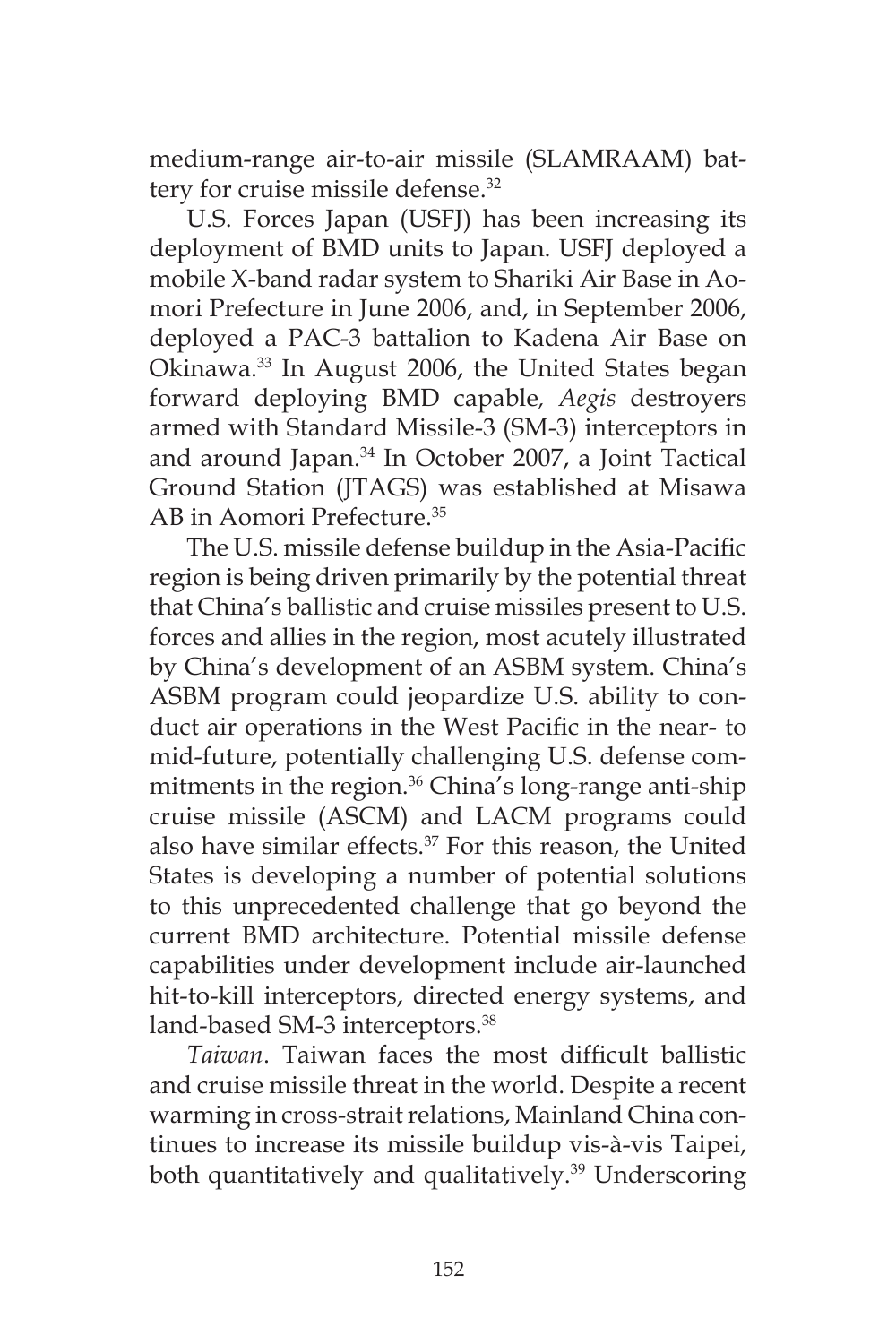this point, the head of Taiwan's National Security Bureau has stated that a significant majority of China's military exercises continue to be directed against Taiwan.40 A senior Taiwan intelligence official has also stated that China plans to increase the number of missiles deployed against Taiwan to at least 1,800.<sup>41</sup> As a result, Taiwan continues to build upon its existing missile-defense infrastructure comprised of both U.S. missile defense systems obtained through Foreign Military Sales (FMS) channels and indigenous missiledefense systems developed with U.S. assistance.

Taiwan currently fields three PAC-2 air defense batteries with 200 missiles deployed around Taipei and has developed a number of road-mobile Tien Kung-II (TK-II) air-defense missiles with a 300-km engagement range. These systems augment Taiwan's static, silo-based Tien Kung-I (TK-I) air-defense missiles, and 13 batteries of aging Improved-Homing Allthe-WAY Killer (I-HAWK) missiles. Taiwan intends to begin replacing some I-HAWKs with TK-II systems.<sup>42</sup> To improve its missile-defense posture, Taiwan is upgrading its PAC-2 batteries to PAC-3 configuration, and purchasing new PAC-3 batteries. This could provide Taiwan with around 400 PAC-3 missiles.43 These will augment Taiwan's approximately 500 TK-I and TK-II missiles, as well as its next-generation TK-III system, which is under development and scheduled to be deployed in 2012.<sup>44</sup>

Taiwan is also investing in early warning and upgrading its missile-defense sensors and command and control systems to undercut the coercive utility of China's theater and cruise missiles. Taiwan's initial step has been procuring a long-range early warning radar able to detect both air-breathing<sup>45</sup> and ballistic targets at extended ranges through U.S. FMS channels. Build-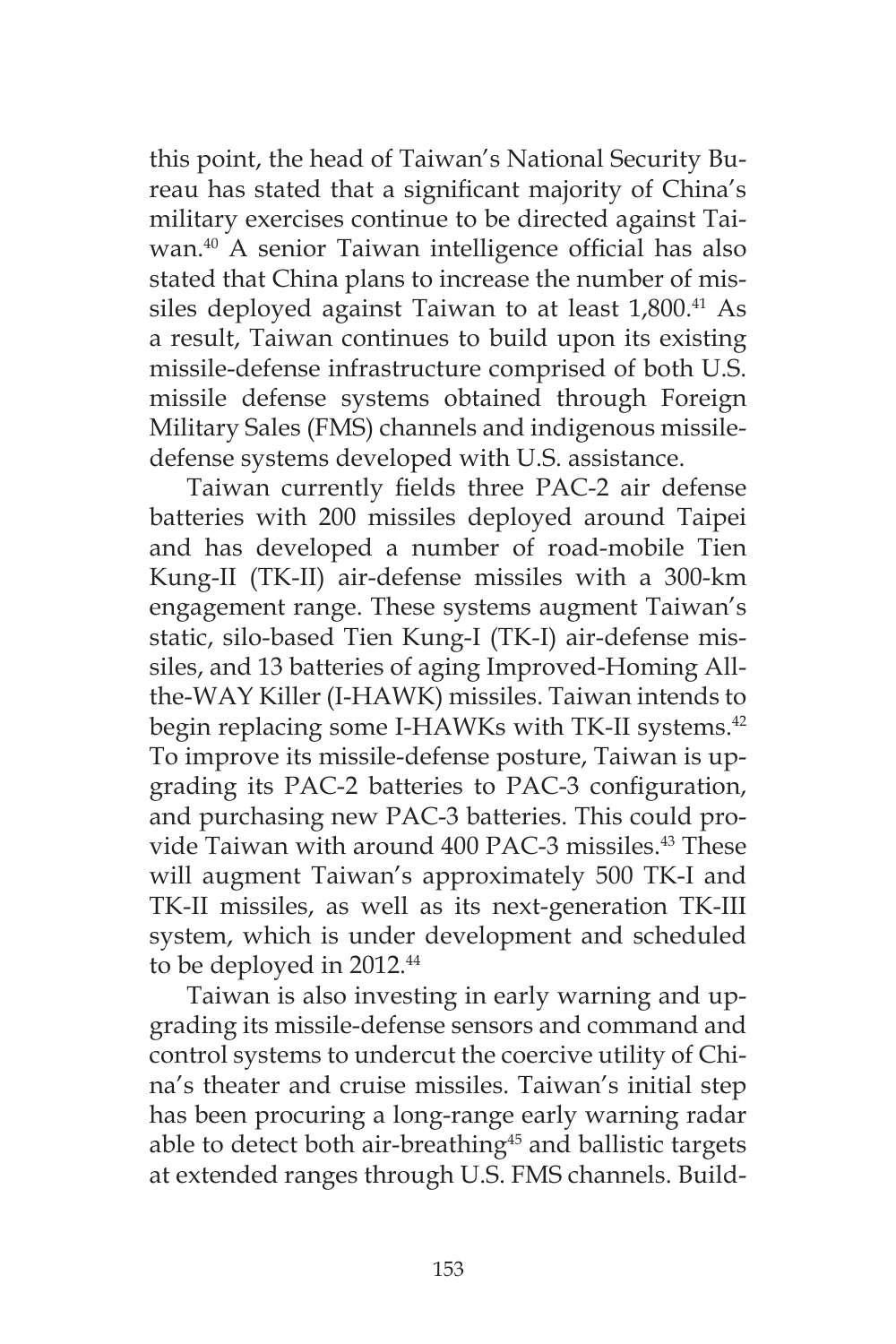ing on existing PAVEPAWS technology, the radar system is to be situated on a peak in the Central Mountain range and will be able to provide early warning of ballistic missile launches at distances of as far as 3,000 km. The radar is also designed to monitor air targets over the Taiwan Strait and beyond at ranges of less than 200 km, depending on the target's altitude and radar cross-section.<sup>46</sup> The radar will augment existing and new radar systems deployed throughout Taiwan and its off-shore islands.<sup>47</sup> These systems will provide early warning against threats to the new Anyu-4 air defense system, comprised of regional operations control centers (ROCCs). In the event of a threat, the ROCCs will select the appropriate interceptor from a menu of air defense systems.<sup>48</sup>

In addition, Taiwan has long maintained an ability to carry out deep strike missions against military targets in southeast China. To counter PRC coercion, Taiwan stresses maintenance of the necessary military strength, the ability to survive a first-strike attack, and an ability to carry out a second-strike retaliation.<sup>49</sup> In the past, the Taiwan air force has earmarked a limited number of its fighters for strike missions, should a decision be made to do so. However, with PLA air defenses growing increasingly sophisticated, Taiwan has been developing other means to maintain a limited strike option. PRC sources indicate that Taipei has been developing its own answer to the Second Artillery's DH-10 GLCM—a land attack variant of the HF-2 anti-ship cruise missile, the HF-2E.<sup>50</sup>

For space-based surveillance, Taiwan has co-developed and operated two dual-use imagery satellites, the now-retired Formosat-1 and the Formosat-2. Taiwan also purchases commercial satellite imagery from a number of sources to augment its space-based recon-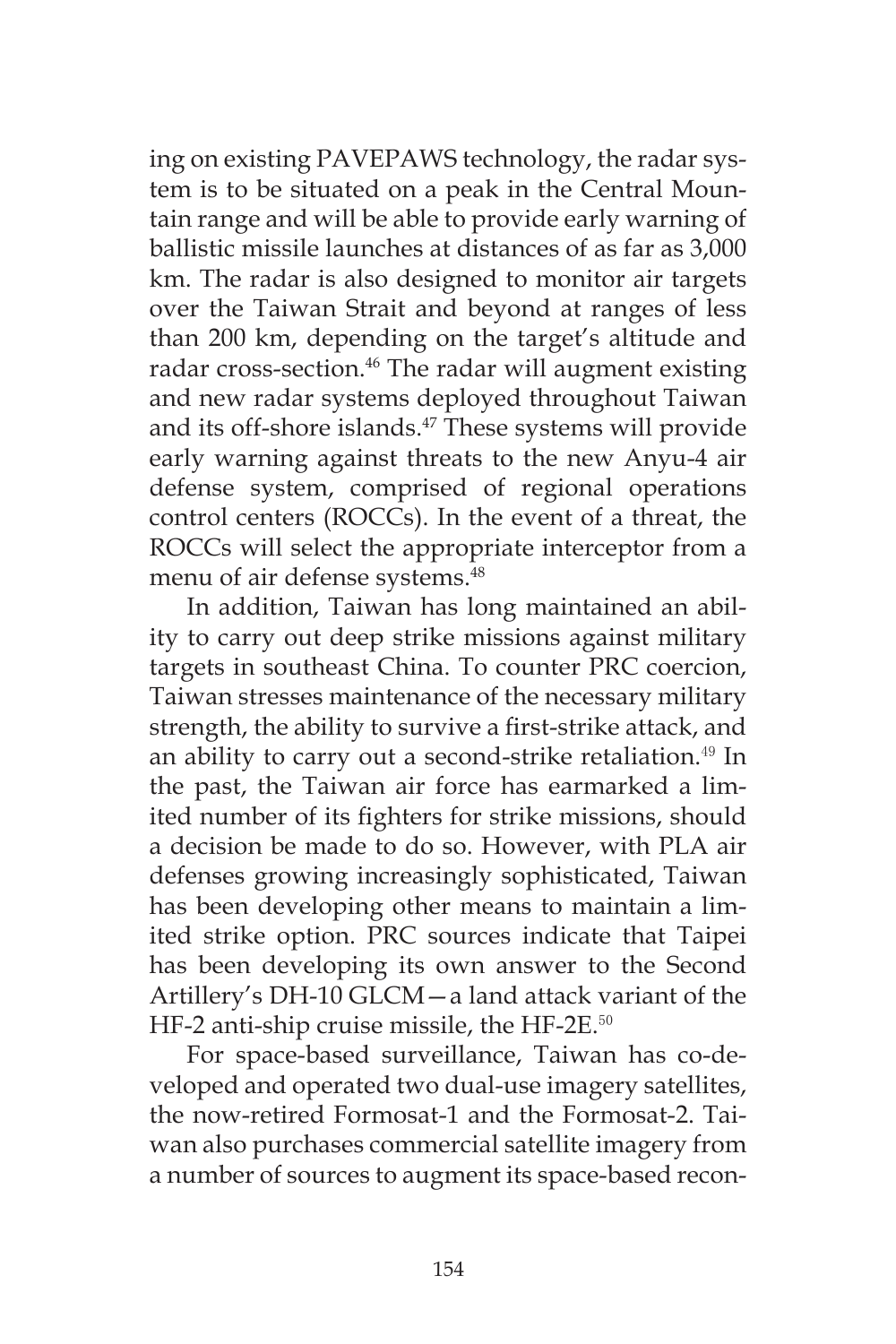naissance program. However, Taiwan currently faces a gap in domestic satellite imagery coverage because its next-generation imagery satellite, Formosat-5, has suffered repeated delays and will not be launched until the end of 2013 or the first part of 2014.<sup>51</sup> Revelations that Mainland China exploited a commercial Singaporean communications satellite that the Taiwanese military was using during exercises have prompted Taiwan to consider building its own communications satellite to guarantee secure communications. However, for budgetary and technical reasons, it appears unlikely that such a satellite would be developed in the near- to mid-future.<sup>52</sup> Taiwan is currently seeking to establish the technical foundation to conduct its own satellite launches. As part of this program, Taiwan began launching sounding rockets in 1998, with seven launches having been conducted as of 2010.<sup>53</sup>

*Japan*. Unlike those of Taiwan, Japan's security concerns are primarily directed at North Korea. The chances for armed conflict between the PRC and Japan are relatively slim, despite historical animosity and budding nationalist sentiments. However, unresolved territorial disputes and a more assertive China could lead to a crisis in the future. According to Japan's White Paper on defense, "In the event of an armed attack on Japan, such attacks are likely to begin with surprise air attacks using aircraft and missiles."<sup>54</sup> North Korea is viewed as representing an increasingly dangerous ballistic missile threat to Japan, and China's long-range ballistic and cruise missile developments are viewed with growing concern. As such, Japan has been taking a number of steps to improve its air defense posture, which includes upgrading its air defense radars, deploying a space-based intelligence network, integrating itself in the U.S. BMD shield, and centralizing its air defense command headquarters.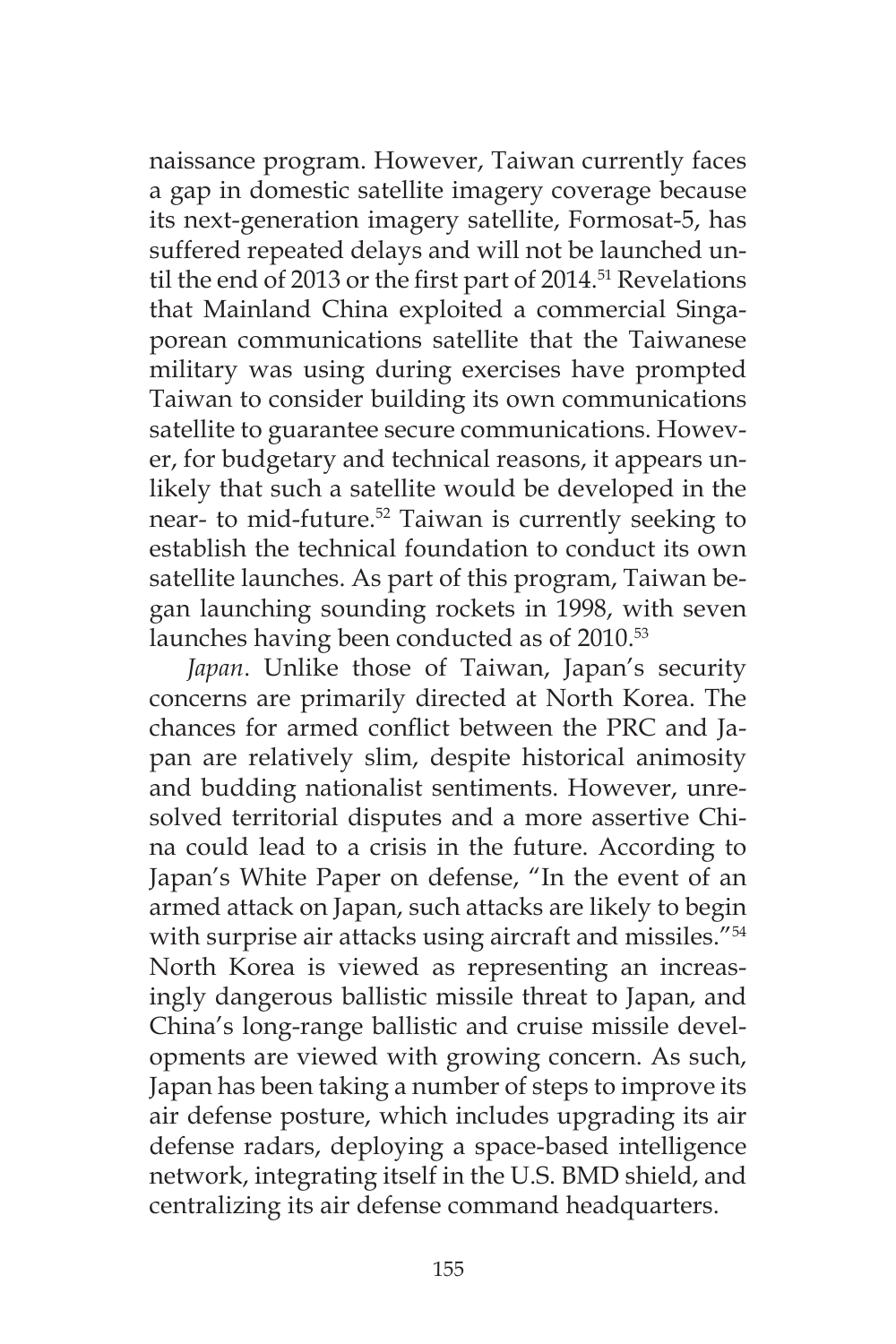Japan's Air Self Defense Force (JASDF) maintains 28 ground-based, air defense radar sites.<sup>55</sup> Japan in recent years has begun the deployment of four FPS-5 next-generation missile defense radars, and seven improved FPS-3 radars. These radar sites and their associated air defense units are organized into six air defense missile groups, which are grouped geographically with their associated air wings and central aircraft control and warning wings into four air defense forces—each of which will maintain one advanced FPS-5 missile defense radar site.<sup>56</sup> These four Air Defense Forces are unified at Japan's Air Defense Command Headquarters, which will complete its move from Fuchu Air Station to Yokota Air Base in 2011.<sup>57</sup>

Japan has been actively integrating itself into the U.S. BMD shield, co-developing and deploying ballistic and cruise missile defense systems. Japan has begun equipping its *Aegis* destroyers with SM-3s for upper-tier ballistic missile interception. Japan is also deploying PAC-3s to various strategic locations around the country.58 Looking ahead, Japan's Ministry of Defense (MOD) intends to link four BMD-capable Aegis destroyers<sup>59</sup> and 16 PAC-3 Fire Units (FUs) to its new FPS-5 radar sites and upgraded FPS-3 radar sites via a command, control, and communications (C3) network known as the Japan Aerospace Defense Ground Environment (JADGE).<sup>60</sup> Eventually, Japan plans to have eight *Kongo*-class *Aegis* destroyers equipped with SM-3 missiles.<sup>61</sup>

In a move strengthening the U.S.-Japanese missile defense partnership, all elements of Japan's air defense network will be unified at Japan's Air Defense Command (ADC) Headquarters at Yokota Air Base by the end of 2011, when JASDF's ADC completes its move from Fuchu Air Station. About 800 Japanese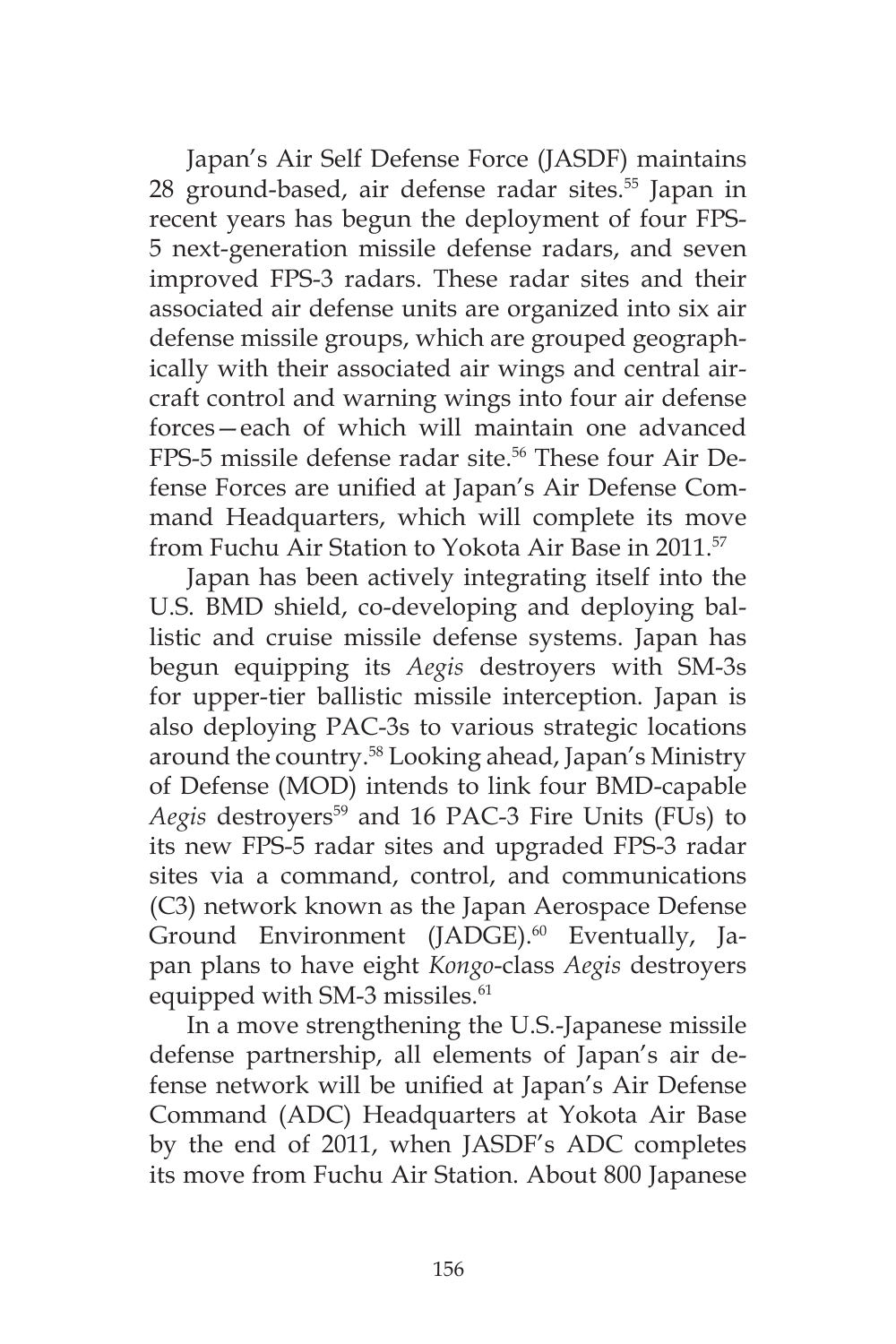personnel will transfer to the new ADC headquarters building, which will be the supreme command authority for Japanese air and ballistic missile defense.<sup>62</sup> The JADGE C3 network and other advanced communications links will be used by the command when the relocation is complete.<sup>63</sup>

This move strengthens early warning and bilateral command and control, and the relocation will help facilitate joint cooperation between U.S. and Japanese forces, as the new bilateral air operations center will link up with the 613th Air and Space Operations Center (AOC) at Hickham Air Force Base, Hawaii, which synchronizes all U.S. air, space and cyberspace missions in the theater.<sup>64</sup> The JASDF ADC complex will also be physically linked by a tunnel to a basement control hub under the headquarters of the USFJ. The Bilateral Joint Operations Coordination Command Center (BJOCC) under the USFJ headquarters building can hold up to 150 people in wartime, and every position on the main floor has a Japanese counterpart working alongside U.S. personnel to foster bilateral cooperation and augment bilateral operability.65

Japan began a space-based satellite reconnaissance program in response to North Korea's test firing of a short-ranged ballistic missile over Japanese territory in 1998. Currently, Japan is believed to operate three electro-optical (EO) reconnaissance satellites, and plans to launch two next-generation synthetic aperture radar imagery (SAR) satellites in 2011 and 2012, respectively, as well as two next-generation EO satellites in 2011 and 2014, respectively.<sup>66</sup> Japan is also seeking to develop a number of other space-based command, control, communications, computers, and intelligence surveillance and reconnaissance (C4ISR) capabilities—such as a dedicated military communi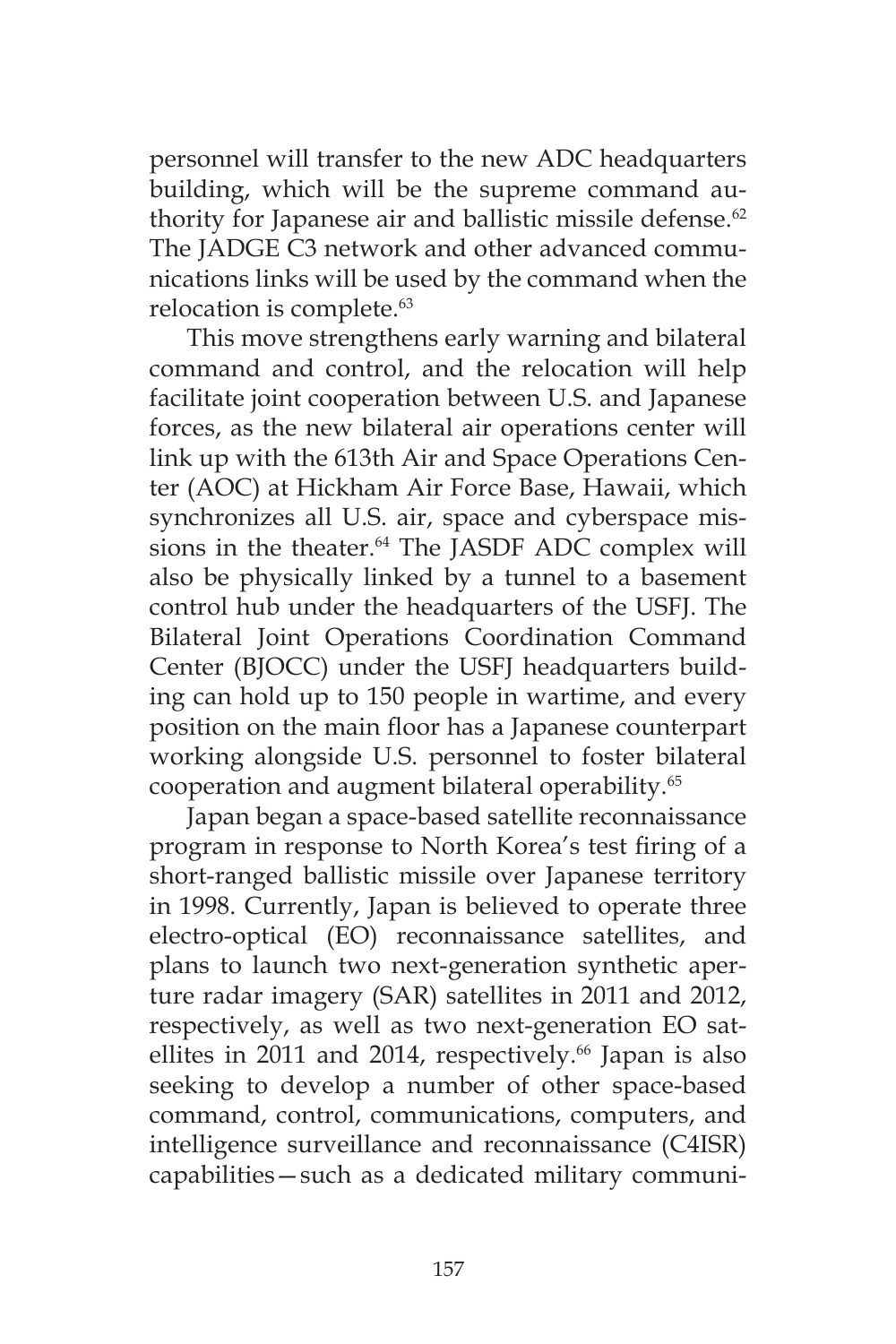cations satellite, an infrared early warning satellite, a signals intelligence (SIGINT)-collection satellite, and an independent navigation and positioning satellite network.67

*India*. While India and China today maintain cordial official relations, tensions simmer under the surface. The PRC's territorial dispute with India is over two tracts of land in eastern and northern India-Aksai Chin, which is currently administered by the PRC under the Xinjiang Uyghur Autonomous Region (UAR); and Arunachal Pradesh, which is currently administered by India. While competing claims are unlikely to erupt in a future conflict, the two nations did fight a war over these claims in 1962, and that experience has severely conditioned Indian threat perceptions of China. For all the PRC's attempts to resolve border disputes with its neighbors, the one with India is still outstanding. India is enhancing its aerospace power with significant investments into air force, theater missile, and missile defense modernization.

The Indian Air Force (IAF) is developing a layered, hardened air defense C3 network called the integrated air command, control, communications system (IACCCS), which draws from reconnaissance satellites, early warning radars, unmanned aerial vehicles (UAVs), and Airborne Warning and Control Systems (AWACS). By 2016, the IAF plans to acquire 67 lowlevel air transportable radars; 18 long-range active phased array surveillance radars; and 12 aerostatmounted active phased array radars. These radars will be deployed with the IAF's existing 32 mobile control and reporting centers; 12 air defense control centers; and approximately 40 base air defense zones on India's western and northeastern borders. These will progressively replace current radars, which were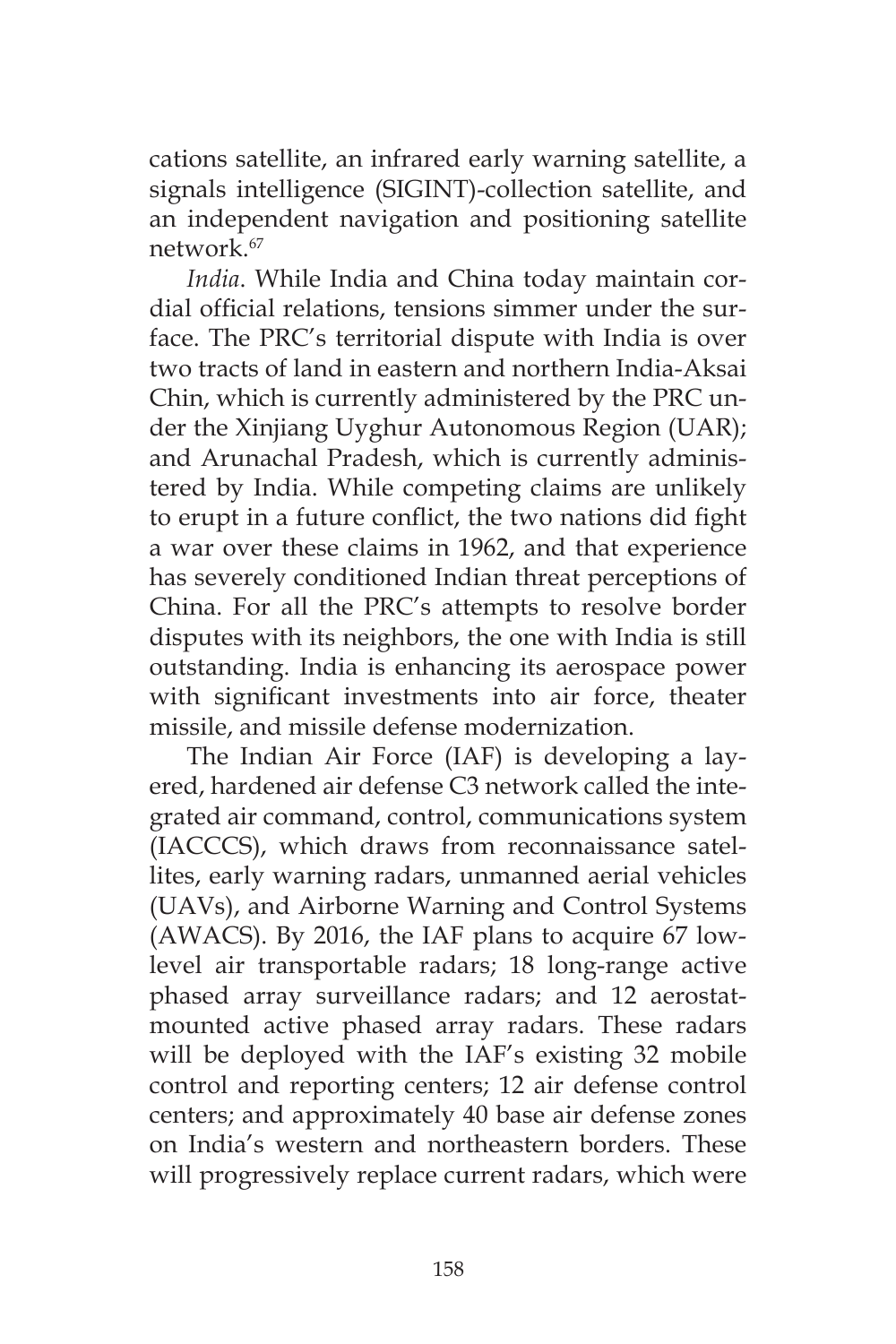acquired during the 1970s and 1980s. The IAF also acquired two long-range tracking radars in 2001. Three AWACS, modified Ilyushin IL-76, were delivered in May 2009, with two more expected sometime in 2010.<sup>68</sup> When complete, this radar surveillance network will be linked to joint air traffic control and reporting centers that will be operational at 29 IAF air bases.<sup>69</sup> The IAF is currently looking to upgrade 39 of its 80 strategic air fields along India's borders with China and Pakistan to improve network centricity and mobility.<sup>70</sup>

 India's IACCCS will support the nation's air and missile defense architecture. The IAF plans to acquire 2,000 long-range (120 km variant) Barak-2 surface-toair missiles (SAMs), beginning in 2011. The Indian Army plans to acquire up to 1,500 medium-range (70 km variant) Barak-2 SAMs. Each launcher will have 12 missiles.71 IAF also expects 18 Spyder SAM systems to be delivered by the end of 2012.<sup>72</sup>

Starting in 2006, India has conducted a series of high-altitude interceptor tests and intends to build a multi-tiered BMD system around its mobile, indigenously built advanced air defense (AAD) or "Prithvi" interceptor missile system.73 Four of India's initial five BMD interceptor tests were successful, with one test, on March 14, 2010, having been aborted due to technical problems.74 India plans to conduct a total of 10 interceptor tests—five endo-atmospheric (below 30 km) and five exo-atmospheric (up to 80 km)—with the AAD interceptor missile system beginning initial deployment by 2013.<sup>75</sup> A next-generation version of the system is under development for the interception of intercontinental ballistic missiles (ICBMs). India is also developing a laser-based BMD system for the interception of ballistic missiles, as well as lower-level air-breathing targets, and is planning on deploying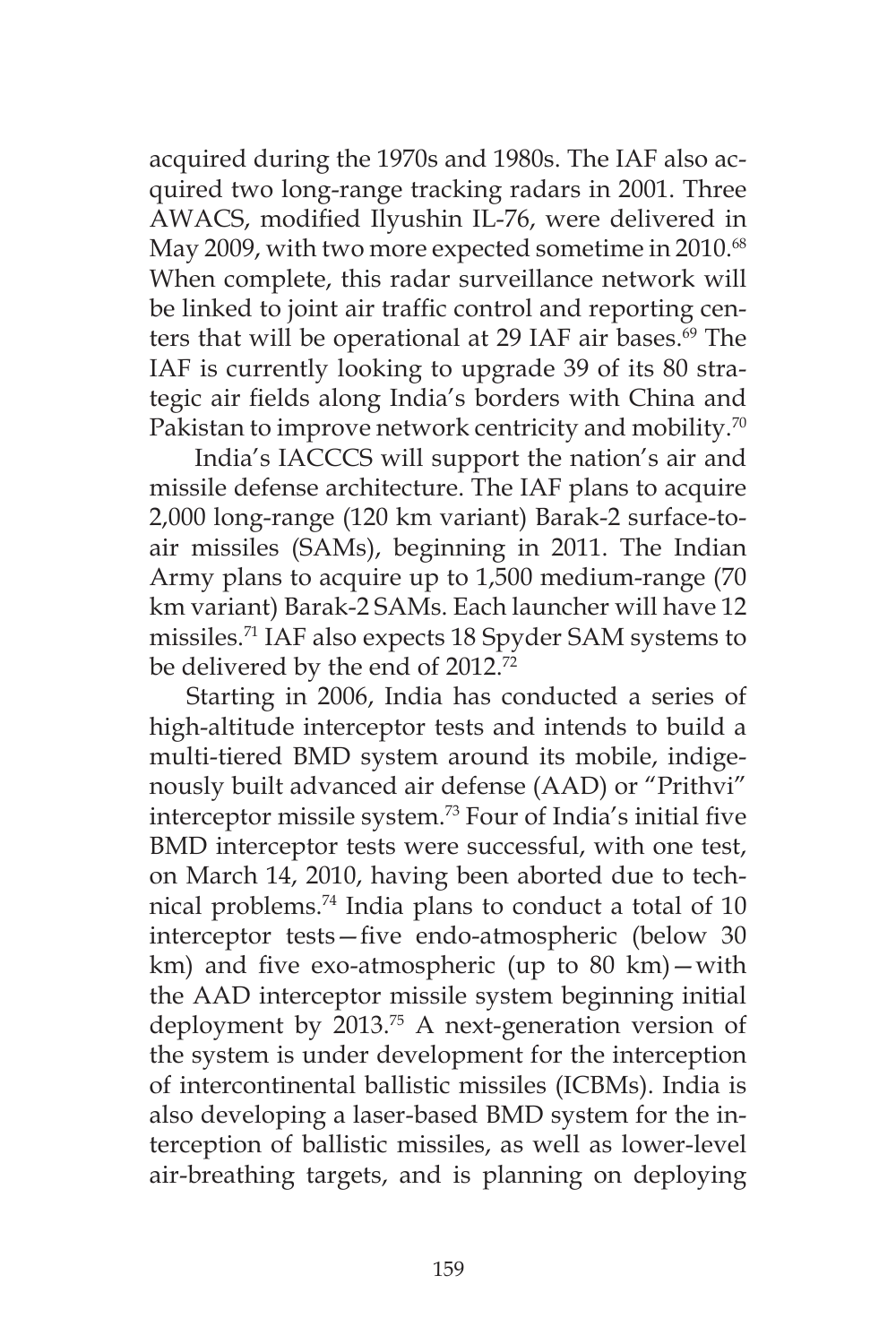space-based radars to support the nation's BMD architecture.76

India has a modest but growing military space program, and some influential Indian thinkers have advocated the development of an Indian ASAT weapons program in the wake of China's 2007 ASAT test. The director of India's Defense Research and Development Organization (DRDO), General V. K. Saraswat, has stated: "India is putting together building blocks of technology that could be used to neutralize enemy satellites."<sup>77</sup> Air Chief Marshal P. V. Naik, speaking in a clear reference to China, stated, "Our satellites are vulnerable to ASAT weapon systems because our neighborhood possesses one."78 However, India is not expected to test a direct-ascent ASAT system in the near future, and instead plans to further develop its BMD interceptor system, based on Agni-III technology, so that it could leapfrog technology in order to field an ASAT weapon rapidly if needed.79 India has tested exo-atmospheric ballistic missile interceptors, which could be evolved into kinetic-kill ASAT weapons, and India is also investing in laser weapons that could be applied to an ASAT mission as well.<sup>80</sup>

India operates one dedicated military EO imaging satellite, the CARTOSAT 2A, and three other dualpurpose EO satellites.<sup>81</sup> India also launched its first SAR imaging platform, RISAT-2, on April 20, 2009, to monitor its borders with China, Bangladesh, and Pakistan.<sup>82</sup> The IAF has long been trying to establish an Aerospace Command at Thiruvananthapuram, without success to date.<sup>83</sup>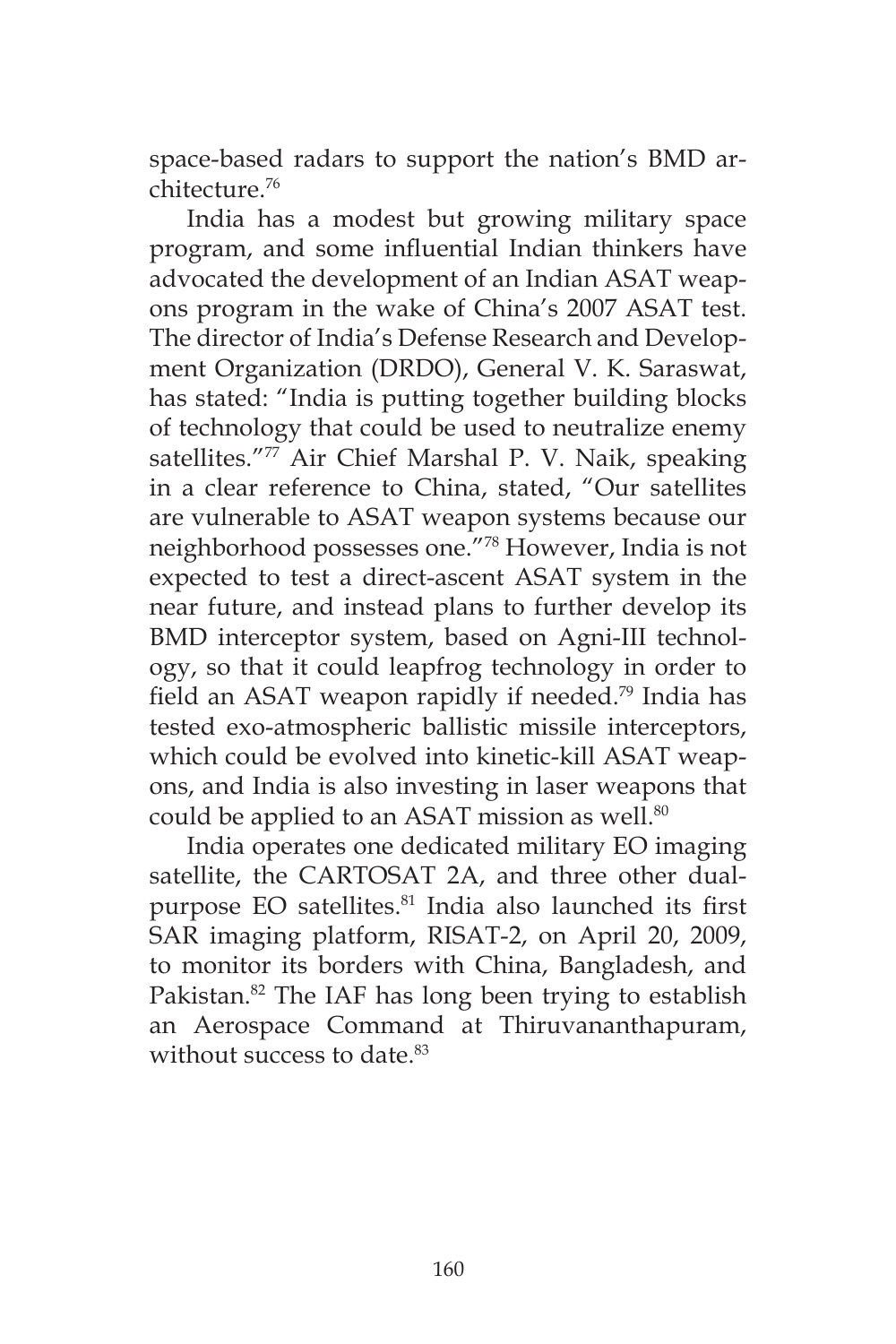## **PRC AEROSPACE MODERNIZATION AND REGIONAL STABILITY**

The Asia-Pacific region is in the midst of fundamental change, with significant implications for long-term strategic stability. The gradual expansion of China's long-range precision strike capabilities, especially its increasingly sophisticated conventional ballistic and cruise missile infrastructure, is altering the regional strategic landscape. Due to their speed, precision, and difficulties in fielding viable defenses, these systems—if deployed in sufficient numbers have the potential to provide the PRC with a decisive military edge in the event of conflict over territorial or sovereignty claims. Reliance on ballistic missiles and extended-range cruise missiles also incentivizes other militaries to develop similar capabilities. Beyond force modernization programs in Taiwan, Japan, and Taiwan, the PRC's expansion of its aerospace capabilities is at least a partial driver for a shift in U.S. defense policies.<sup>84</sup>

The PLA's expanding capacity to deny the United States access to bases and the ability to project power into the region figured prominently in the 2010 QDR.<sup>85</sup> Augmenting the QDR are a number of analyses outlining ways to manage the dynamic shifts underway in the region. With concerns mounting over the anti-access challenge to utilizing bases in the Western Pacific and area denial capabilities that could restrict U.S. naval operations, pressure to reduce the U.S. footprint in Japan and elsewhere could mount. Noting the emergence of an arms race, Robert Kaplan of the Center for a New American Security foresees a shift in U.S. basin— moving away from allied territories to Guam and the South Pacific Islands—and a greater U.S. naval presence in the Indian Ocean.<sup>86</sup>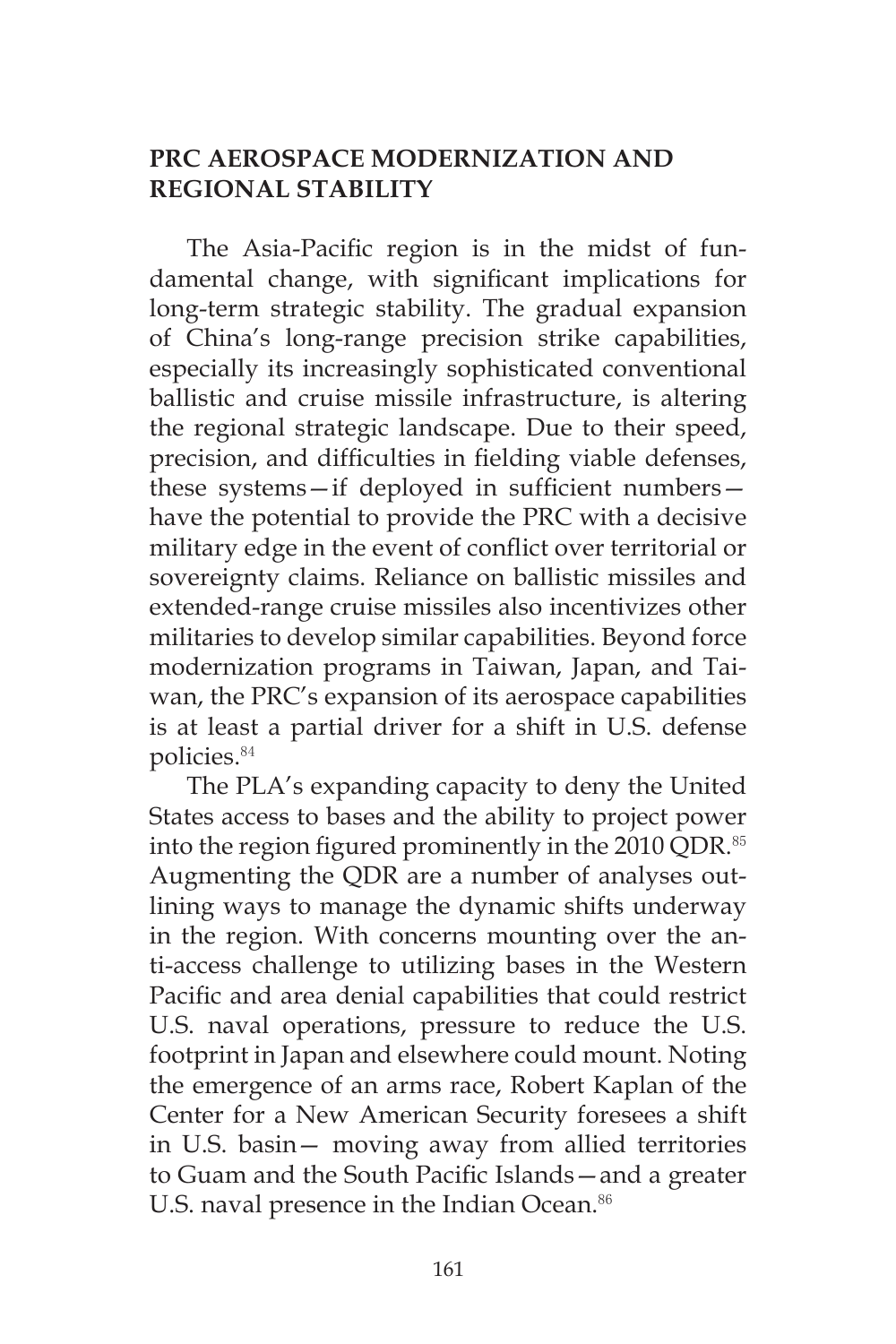To counter the PLA's growing capacity to carry out an extended-range aerospace campaign, one detailed study suggests investing in the ability to withstand initial strikes and limit damage to U.S. and allied forces and bases; neutralize PLA command and control networks; suppress the PLA's theater sensor architecture and theater strike systems; and sustain initiative in the air, on the sea, in space, and within the cyber domain.<sup>87</sup>

In short, the PRC's expanding aerospace capabilities are influencing the development of similar capabilities in other defense establishments, including the United States. However, they may also have another effect. PLA successes in fielding advanced long-range precision strike systems dilute international efforts to stem proliferation of the means of delivery for weapons of mass destruction. This may encourage other countries to follow suit, especially as China's global leadership and standing increases. In particular, long-range cruise missiles have emerged as another proliferation concern. In light of Russia's threats for withdrawal, partially due to the global proliferation of short-and medium-range ballistic and ground-launched cruise missiles, the PLA's selection of these systems to defend its territorial claims could also undermine one of the most successful and enduring arms control agreements to date—the Intermediate Nuclear Force (INF) Treaty.<sup>88</sup>

#### **CONCLUSION**

The Asia-Pacific region is witnessing increasing competition over the air and space domains, as evidenced by regional missile defense and space capability acquisitions. China's development, testing, and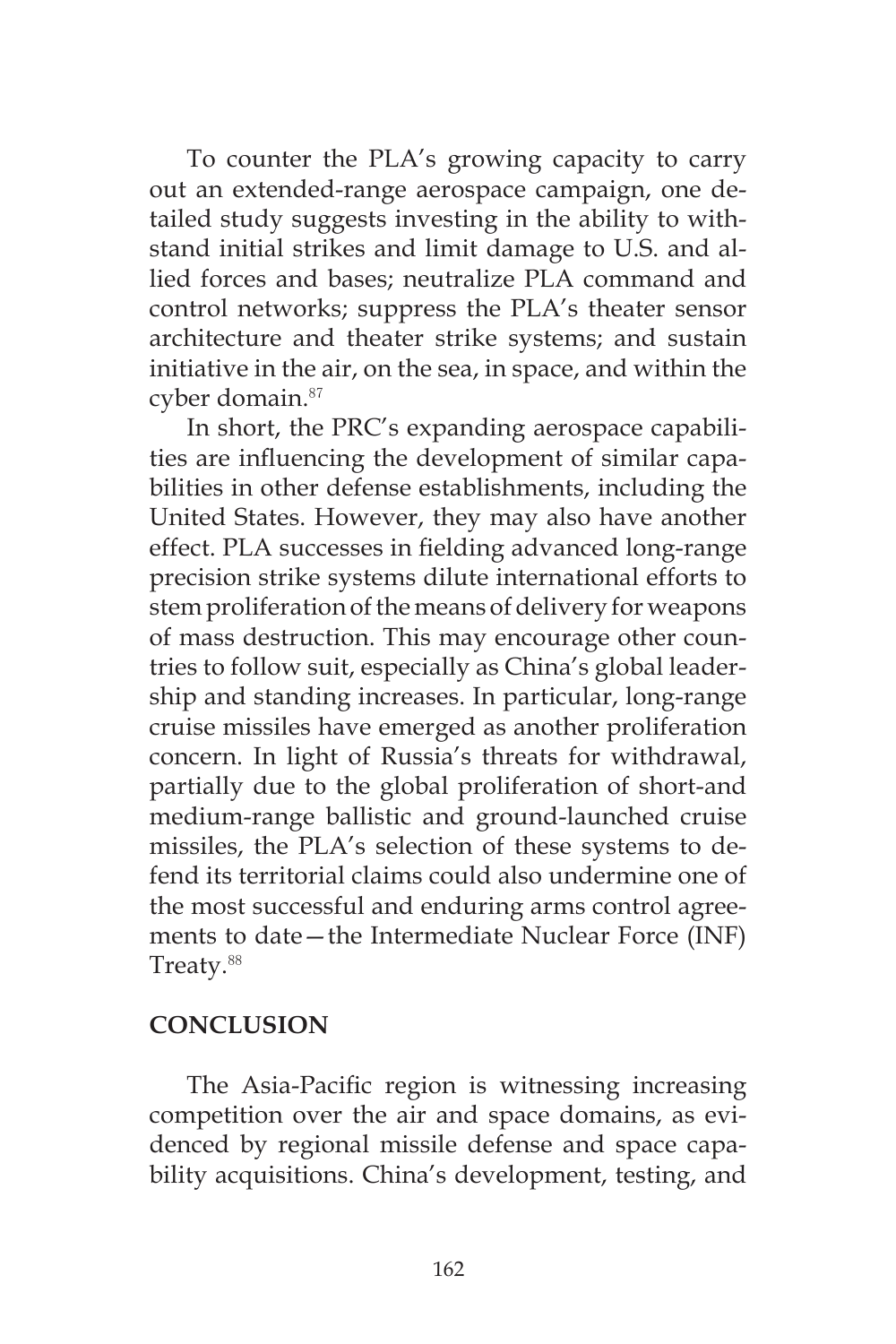deployment of advanced missile and emerging capabilities, such as ASAT, cyber, and advanced electronic warfare weapons, are the primary driver behind the competition. This competition could intensify over time, should the regional actors' sense of vulnerability continue to increase. The countries around China's periphery have a growing appreciation for key strategic importance of the air and space domains. This could lead to a proliferation of long-range precision strike and ASAT capabilities, and could have a highly detrimental effect on regional stability.

China's successes in designing, developing, and producing the world's largest and most sophisticated arsenal of medium- and intermediate-range ballistic missiles create a demand for similar capabilities around the world. Thus, the PLA's conventional missile-centric strategy potentially weakens international efforts to curb the proliferation of the means of delivery for weapons of mass destruction.

Looking ahead, it will be of critical importance to seek various means by which to mitigate the potential arms race brewing in the Asia-Pacific. A Chinese willingness to increase engagement and transparency with regional stakeholders in the Asia-Pacific as it continues to modernize its military air and space capabilities will be needed for putting the region on a course toward a future defined by greater strategic stability and prosperity.

#### **ENDNOTES - CHAPTER 5**

1. Richard C. Bush III, "China and the U.S.-Japan Alliance," *Yomiuri Shimbun*, June 6, 2009, available from *www.brookings.edu/ opinions/2009/0606\_china\_japan\_bush.aspx*.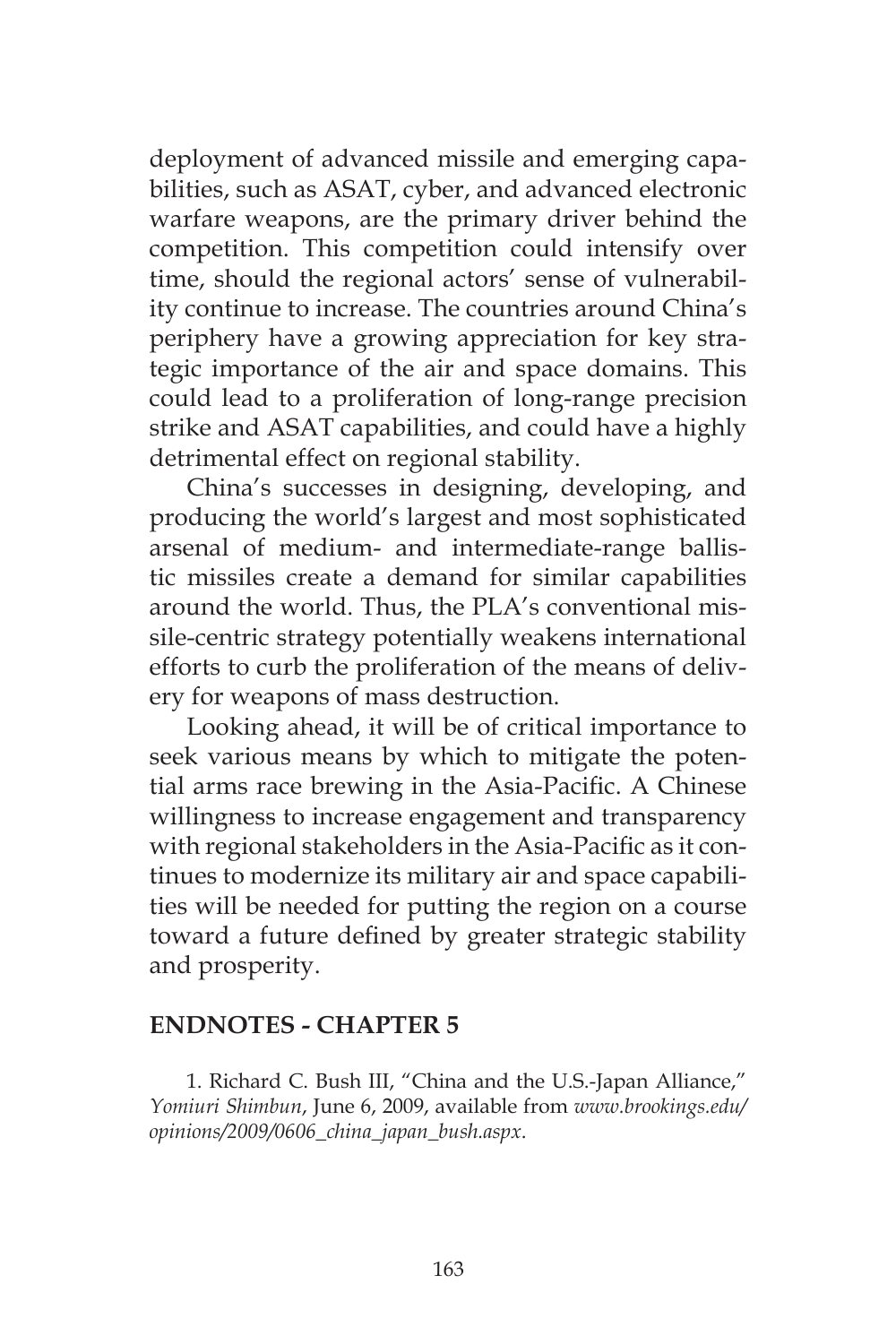2. *Quadrennial Defense Review Report*, Washington DC: Department of Defense, February 2010, p. 9, available from *www.defense. gov/qdr/images/QDR\_as\_of\_12Feb10\_1000.pdf*.

3. Jiang Guocheng, "Building an Offensive and Defensive PLAAF: A Critical Review of Lieutenant General Liu Yazhou's *The Centenary of the Air Force*," *Air and Space Power Journal*, Summer 2010, p. 87, available from *www.airpower.maxwell.af.mil/ airchronicles/apj/apj10/sum10/2010-2%20Summer%20English%20 ASPJ.pdf*.

4. One unit is under the Nanjing Military Region in the area of Xianyou (73661 Unit), and there is another in the area of Puning, Guangdong Province (75810 Unit).

5. *Military and Security Developments Involving the People's Republic of China 2010,* Washington DC: Department of Defense, 2010, p. 66.

6. *Ibid*., p. 2.

7. J. Michael Cole, "PRC Missile Could Render PAC-3 Obsolete," *Taipei Times*, March 18, 2011, available from *www.taipeitimes. com/News/front/archives/2011/03/18/2003498473*.

8. *Ibid*., pp. 38, 66. For an excellent overview, see "The DF-21 Series Medium Range Ballistic Missile," *KKTT Blog*, August 23, 2009, available from *liuqiankktt.blog.163.com/blog/ static/121264211200972375114290/*.

9. As of December 2009, the PLA had 200-500 groundlaunched DH-10s. See *Military and Security Developments Involving the People's Republic of China 2010,* Washington, DC: Department of Defense, 2010, p. 31. For an overview of the DH-10 program, see Ian Easton, "The Assassin under the Radar: China's DH-10 Cruise Missile Program," *The Project 2049 Institute Futuregram*, October 1, 2009.

10. See Ian Easton, "The Great Game in Space: China's Evolving ASAT Weapons Programs and Their Implications for Future U.S. Strategy," Arlington, VA: The Project 2049 Institute, June 24, 2009.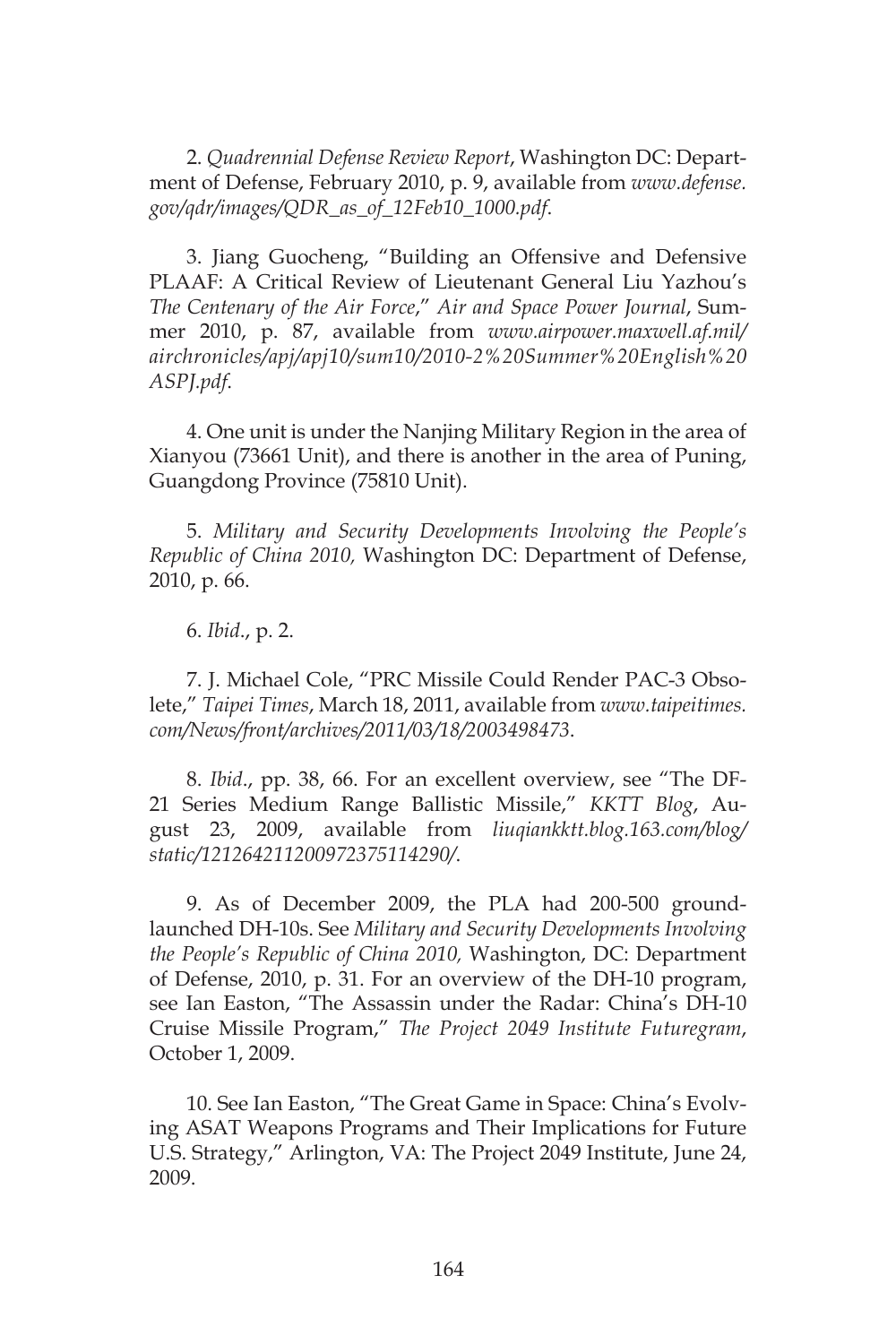11. Wendell Minnick, "China Missile Test Has Ominous Implications," *Defense News*, January 19, 2010, available from *www. defensenews.com/story.php?i=4460204*. See also Jeffery Lewis, "Chinese Missile Defense Test," *Arms Control Wonk*, January 12, 2010, available from *lewis.armscontrolwonk.com/archive/2588/chinesemissile-defense-test*.

12. Easton, "The Great Game."

13. Wendell Minnick, "Chinese Anti-ship Missile Could Alter U.S. Power," *Defense News*, April 5, 2010, p. 6. For an excellent overview, see Mark Stokes, "China's Evolving Conventional Strategic Strike Capability: The Anti-ship Ballistic Missile Challenge to U.S. Maritime Operations in the Western Pacific and Beyond," Arlington, VA: *The Project 2049 Institute Occasional Paper*, September 14, 2009.

14. See Andrew Erickson and Gabe Collins, "Ballistic Missile (ASBM) Reaches Equivalent of Initial Operating Capability (IOC)," December 30, 2010, *China Sign Post*, available from *ship-from-to.com/324285/ballistic-missile-asbm-reaches-equivalent-ofinitial-operational-capability-ioc-where-it-s-going-and-what-it-means*; and J. Michael Cole, "NSB Director Confirms PRC Deployment of 'New' Missile Unit in Guangdong Province," *Taipei Times*, May 27, 2011, available from *www.taipeitimes.com/News/taiwan/ archives/2011/05/27/2003504271*.

15. For detailed assessments of China's ASBM program, see Andrew Erickson and David Yang, "On the Verge of a Game-Changer: A Chinese Anti-ship Ballistic Missile Could Alter the Rules in the Pacific and Place U.S. Navy Carrier Strike Groups in Jeopardy," *U.S. Naval Institute Proceedings,* Vol. 135, No. 3, May 2009, pp. 26-32. See also Andrew S. Erickson, "Chinese ASBM Development: Knowns and Unknowns," Jamestown Foundation *China Brief*, Vol. 9, Issue 13, June 24, 2009, pp. 4-8. For a broader summary, see Andrew S. Erickson and David D. Yang, "Using The Land To Control The Sea? Chinese Analysts Consider the Anti-ship Ballistic Missile," *Naval War College Review*, Vol. 62, No. 4, Autumn 2009, pp. 53-86. Additionally, see Eric Hagt and Matthew Durnin, "China's Anti-ship Ballistic Missile: Developments and Missing Links," *Naval War College Review*, Vol. 62, No. 4, Autumn 2009, pp. 87-115; and Stokes, "China's Evolving Conventional Strategic Strike Capability."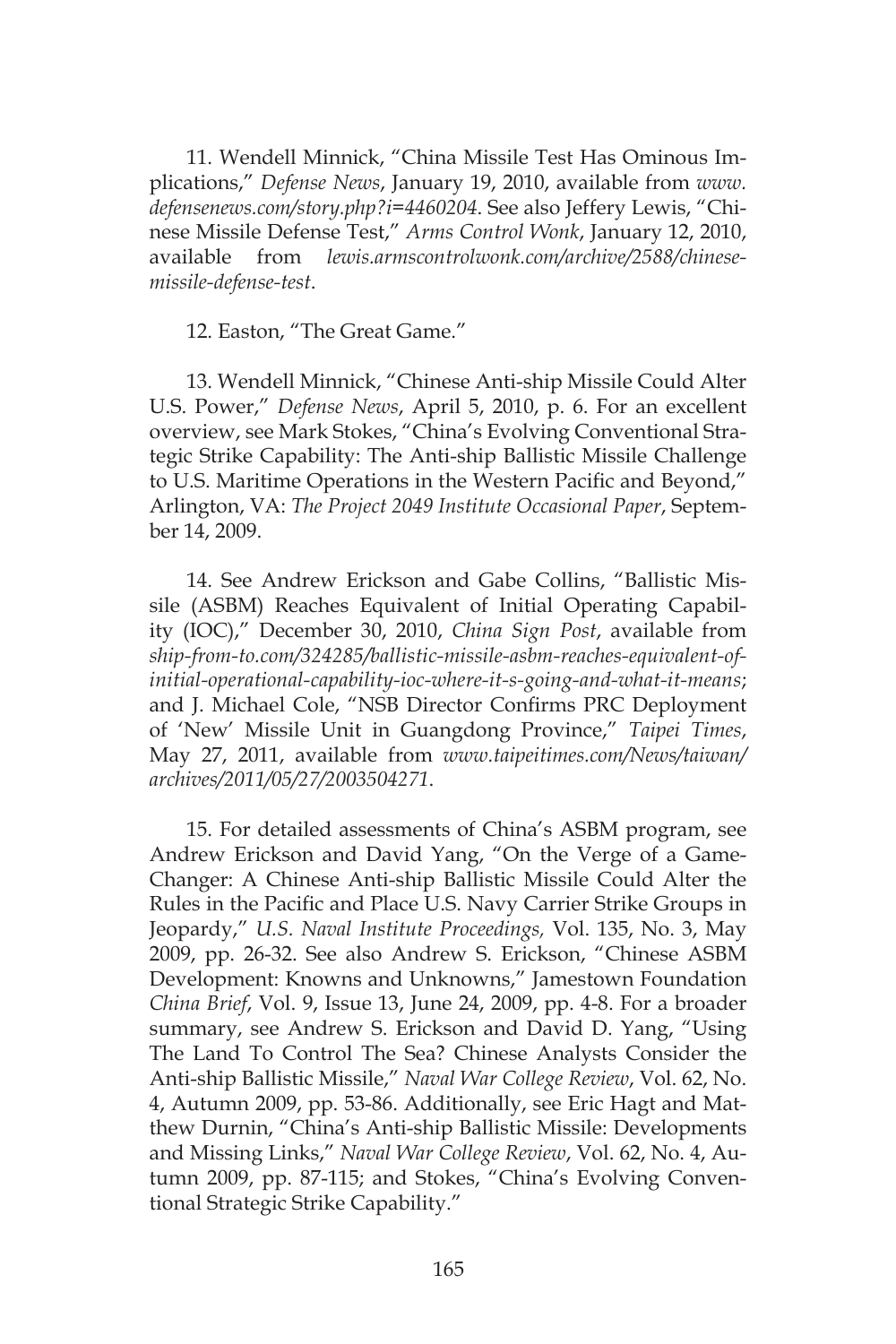16. For examples of U.S. overviews of China's space modernization, see Andrew S. Erickson, "Eyes in the Sky," *U.S. Naval Institute Proceedings*, Vol. 136, No. 4, April 2010, pp. 36-41; Gregory Kulacki and Jeffrey G. Lewis, *A Place for One's Mat: China's Space Program, 1956–2003,* Cambridge, MA: American Academy of Arts and Sciences, 2009, available from *www.amacad.org/publications/ spaceChina.pdf*; Kevin Pollpeter, "The Chinese Vision of Space Military Operations," in James Mulvenon and David Finklestein, eds., *China's Revolution in Doctrinal Affairs: Emerging Trends in the Operational Art of the Chinese People's Liberation Army,* Alexandria, VA: CNA Corporation, December 2005, pp. 329-369, available from *www.defensegroupinc.com/cira/pdf/doctrinebook\_ch9.pdf*; and Larry M. Wortzel, *The Chinese People's Liberation Army and Space Warfare: Emerging United States-China Military Competition,* Washington, DC: American Enterprise Institute, 2007, available from *www.aei.org/paper/26977*.

17. Ian Easton and Mark A. Stokes, "China's Electronic Intelligence (ELINT) Satellite Developments: Implications for U.S. Air and Naval Operations," Arlington, VA: Project 2049 Institute, February 23, 2011.

18. See "China Blasts off First Data Relay Satellite," *Xinhua News Agency*, April 26, 2008, available from *news.xinhuanet.com/ english/2008-04/26/content\_8052455.htm*.

19. See Li Yiyong and Shen Huairong, "发展近空间飞行器系 统的关键技术" ["Key Technologies for Developing Near Space Flight Vehicles"], *Journal of the Academy of Equipment Command & Technology,* October 2006, pp. 52-55.

20. In Chinese writings, near-space vehicles are referred to as j*inkongjian feixingqi* (近空间飞行器).

21. Guo Weimin, Si Wanbing, Gui Qishan, and He Jiafan, "导弹作战中临近空间飞行器与航天器的协同应用" ["Coordination and Applicability of Near Space Flight Vehicles in Missile Warfare"], 飞航导弹 [*Winged Missiles Journal*], May 2008.

22. For a representative Second Artillery overview, see Li Chao, Luo Chuanyong and Wang Hongli, "近空间飞行器在第二 炮兵部队的应用研究" ["Research into Near Space Flight Vehicle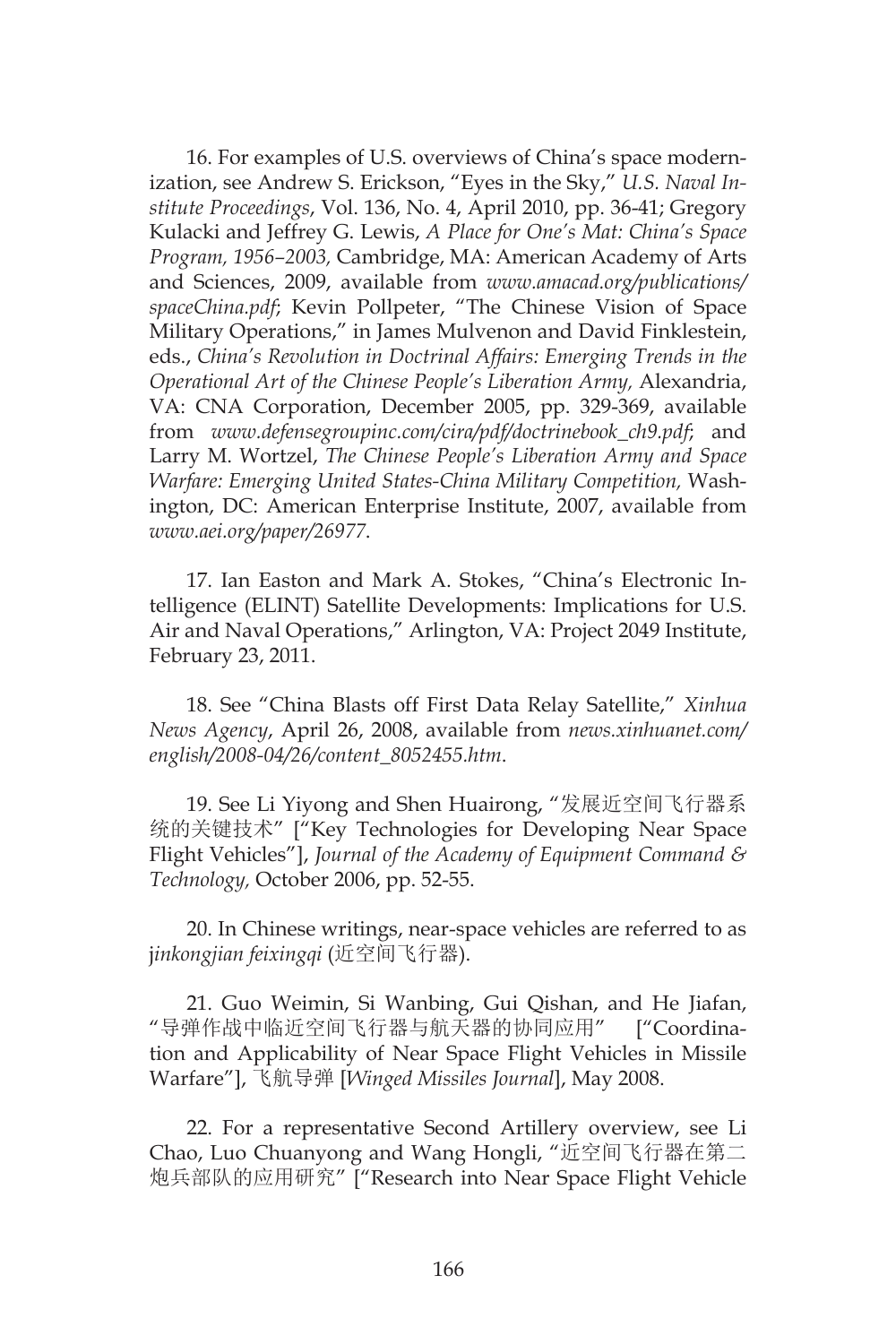Applications for the Second Artillery"], *Journal of Projectiles and Guidance,* January 2009; Tang Jiapeng, Guan Shixi, Ling Guilong, and Duan Na, "Study on Propulsion System of Near Space Vehicles," *Journal of Projectiles, Rockets, Missiles, and Guidance,* June 2009, pp. 145-148.

23. See Yang Jian, "航天一院10所揭牌成立" ["CASC First Academy 10th Research Institute Established"], *China Space News*, October 24, 2008, available from *www.china-spacenews.com/ n435777/n435778/n435783/49822.html*.

24. See Sean O'Connor's excellent summary of the ASBM and OTH-B programs, available from *geimint.blogspot.com/2008/11/ oth-radar-and-asbm-threat.html*.

25. *Ballistic Missile Defense Review Report*, Washington DC: Department of Defense, February 2010, p. 7, available from *www. defense.gov/bmdr/docs/BMDR%20as%20of%2026JAN10%200630\_ for%20web.pdf*.

26. Edward P. Chatters IV and Bryan Eberhardt, "Missile Warning Systems," in *AU-18 Space Primer*, Prepared by Air Command and Staff College Space Research Seminars, Air University Press, Maxwell Air Force Base, Alabama, September 2009, p. 228, available from *space.au.af.mil/au-18-2009/au-18-2009.pdf*; "SBIRS Team Completes Critical Design Reviews for Follow-on Production Program for HEO and GEO Payloads," *Los Angeles Air Force Base News*, January 4, 2010, available from *www.losangeles. af.mil/news/story.asp?id=123184063*; and Amy Butler, "Classified Satellite Failure Led to Latest SBIRS Delay," *Aerospace Daily and Defense Report*, October 15, 2007, available from *abcnews.go.com/ Technology/story?id=3732391&page=1*.

27. Jeremy Singer, "Downshifting in Space," *Airforce Magazine*, April 2009, available from *www.airforce-magazine.com/ MagazineArchive/Pages/2009/April%202009/0409space.aspx.*

28. Chatters and Eberhardt, "Missile Warning Systems."

29. *Ibid*, p. 332.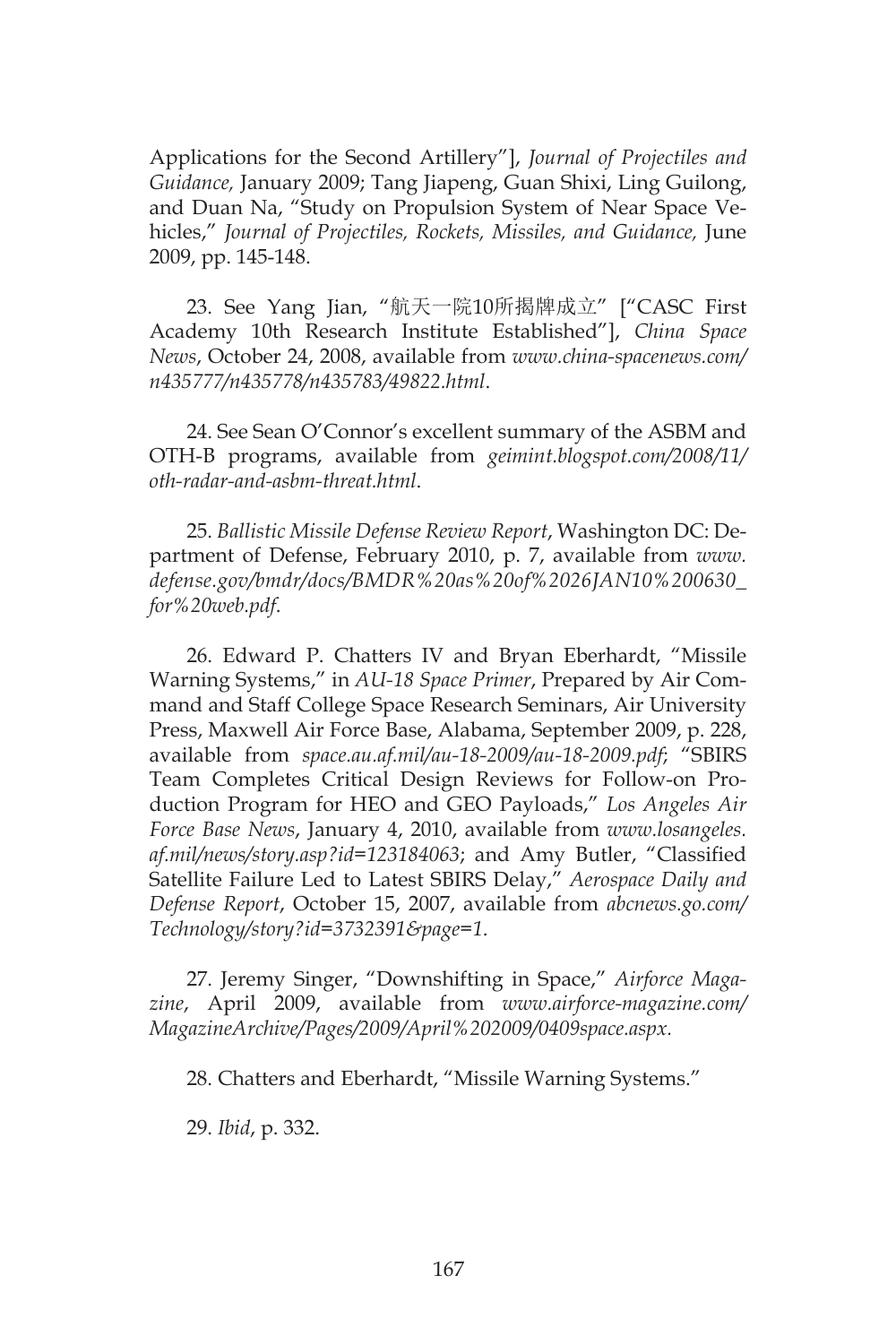30. "Sea-Based X-Band Radar," *Missile Defense Agency Factsheet*, February 2010, available from *www.mda.mil/global/ documents/pdf/sbx.pdf*.

31. "Aegis Ballistic Missile defense (Aegis BMD)," *Lockheed Martin Corporation*, 2010, available from *www.lockheedmartin.com/ products/AegisBallisticMissileDefense/index.html*.

32. Luo Hui/Si Wei, "U.S. Deploys Three Missile Defense Systems on Guam to Defend against Chinese Cruise Missile Attack," ("Mei zai guan bushu 3 zhong fangkong daodan fang wo xunhang daodan gongji"), *Huanqiu*, December 2, 2009, available from *mil.huanqiu.com/Exclusive/2009-12/648403.html*; David W. Eastburn, "Island Paradise at Forefront of Missile Defense," *Army. Mil News*, November 16, 2009, available from *www.army.mil/ news/2009/11/16/30499-island-paradise-at-the-forefront-of-missiledefense/*.

33. Ministry of Defense (MOD), *Japan's BMD*, (Ministry of Defense, Tokyo, February 2009), p. 17, available from *www.mod. go.jp/e/d\_policy/bmd/bmd2009.pdf*.

34. The USS *Shiloh* was first deployed with midcourse interception capabilities to Yokosuka Naval Base in August 2006.

35. Ministry of Defense (MOD), Defense of Japan 2009, (Ministry of Defense, Tokyo, 2009), Chap.1, Sec. 2, p. 190, available from *www.mod.go.jp/e/publ/w\_paper/pdf/2009/28Part3\_Chapter1\_Sec2.pdf*.

36. Minnick, "Chinese Anti-ship Missile Could Alter U.S. Power," p. 6. For an excellent overview, see Stokes, "China's Evolving Conventional Strategic Strike Capability."

37. See Vitaliy O. Pradun, "From Bottle Rockets to Lightening Bolts: China's Missile Revolution and PLA Strategy against US Intervention," *Naval War College Review*, February 24, 2011, available from *www.usnwc.edu/getattachment/23a01071-5dac-433a-8452- 09c542163ae8/From-Bottle-Rockets-to-Lightning-Bolts—China-s-Mi*; and Easton, "The Assassin Under the Radar."

38. However, it must be noted that these systems are as yet far from deployment-ready, and none offers an ensured measure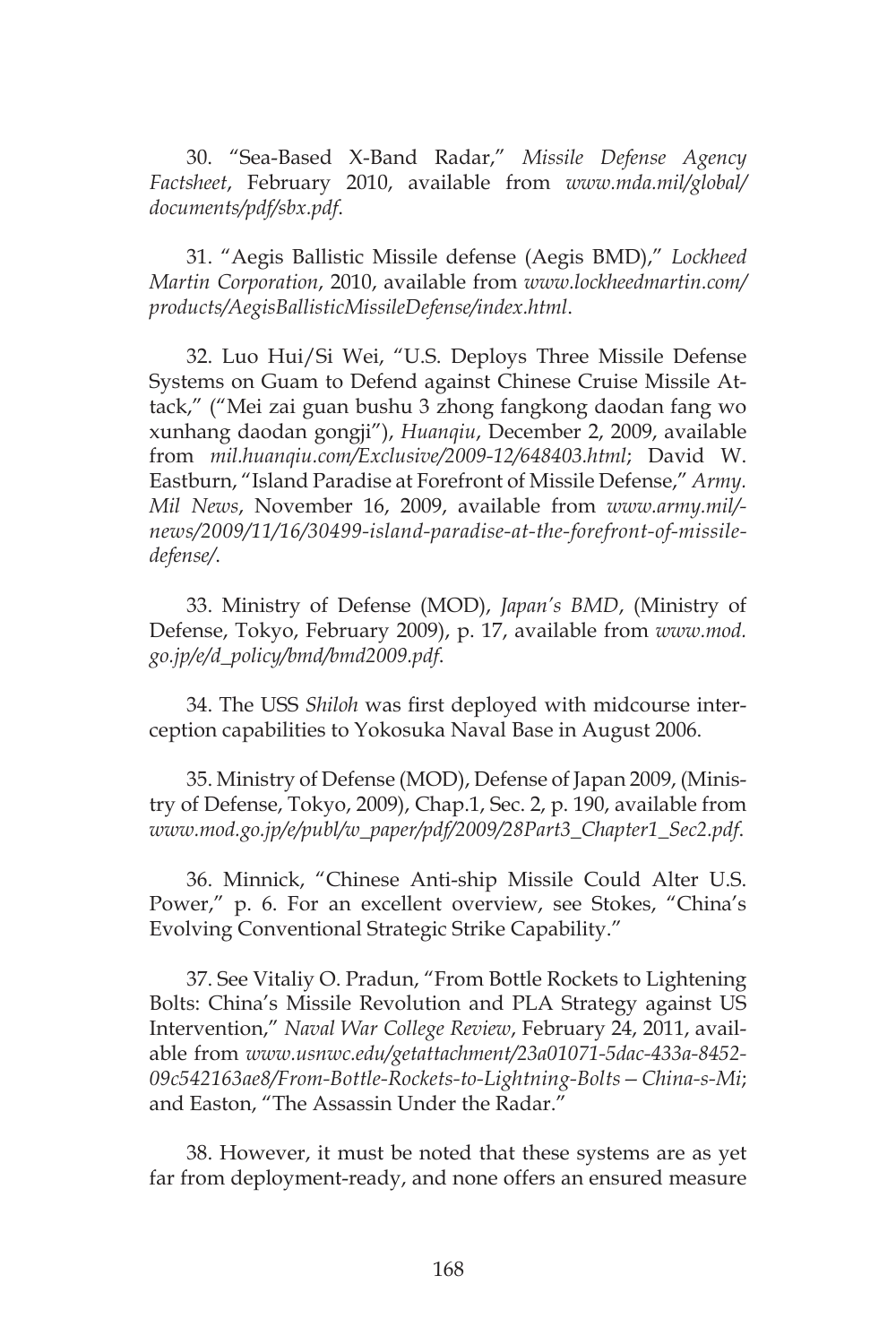of improvement in terms of mitigating the relative disadvantages missile defense systems face when compared with offensive missile systems.

39. For an excellent overview, see Dan Blumenthal, Michael Mazza, Gary J. Schmitt, Randall Schriver, and Mark Stokes, "Deter, Defend, Repel, And Partner: A Defense Strategy For Taiwan," *Taiwan Policy Working Group*, July 2009, available from *www.aei. org/docLib/20090803-Deter-Defend-Repel.pdf*. See also Stokes and Easton, "Evolving Aerospace Trends in the Asia Pacific Region."

40. See "70% of China's Military Drills Last Year Aimed at Taiwan: Liberty Times," *Taiwan News*, March 18, 2010, available from *www.etaiwannews.com/etn/news\_content.php?id=1206110&lang= eng\_news&cate\_img=logo\_taiwan&cate\_rss=TAIWAN\_eng*.

41. Russell Hsiao, "Taiwan's Military Shores Up Indigenous Capabilities," *China Brief*, September 10, 2010, *www.jamestown.org/ single/?no\_cache=1&tx\_ttnews[tt\_news]=36808*.

42. *Taiwan Air Defense Status Assessment*, Washington DC: Defense Intelligence Agency, January 21, 2010, available from *www. defensestudies.org/wp-content/uploads/2010/02/dia-taiwan-air-powerassessment.pdf*.

43. Wendell Minnick, "Taiwan's BMD Coming Online," *Defense News*, March 22, 2010, available from *www.defensenews.com/ story.php?i=4547996*.

44. Wendell Minnick, "Taiwan Missile Base Identified Near China," *Defense News*, February 22, 2010, available from *minnickarticles.blogspot.com/2010/02/taiwan-missile-base-identified-near.html*.

45. In air-defense terminology, "air breathing" refers to cruise missiles, fighter aircraft, bombers, and UAVs.

46. Shirley A. Kan, "Taiwan: Major U.S. Arms Sales since 1990," *Congressional Research Service Report for Congress*, Washington, DC, February 16, 2010, pp. 16-17, available from *www.fas.org/ sgp/crs/weapons/RL30957.pdf*.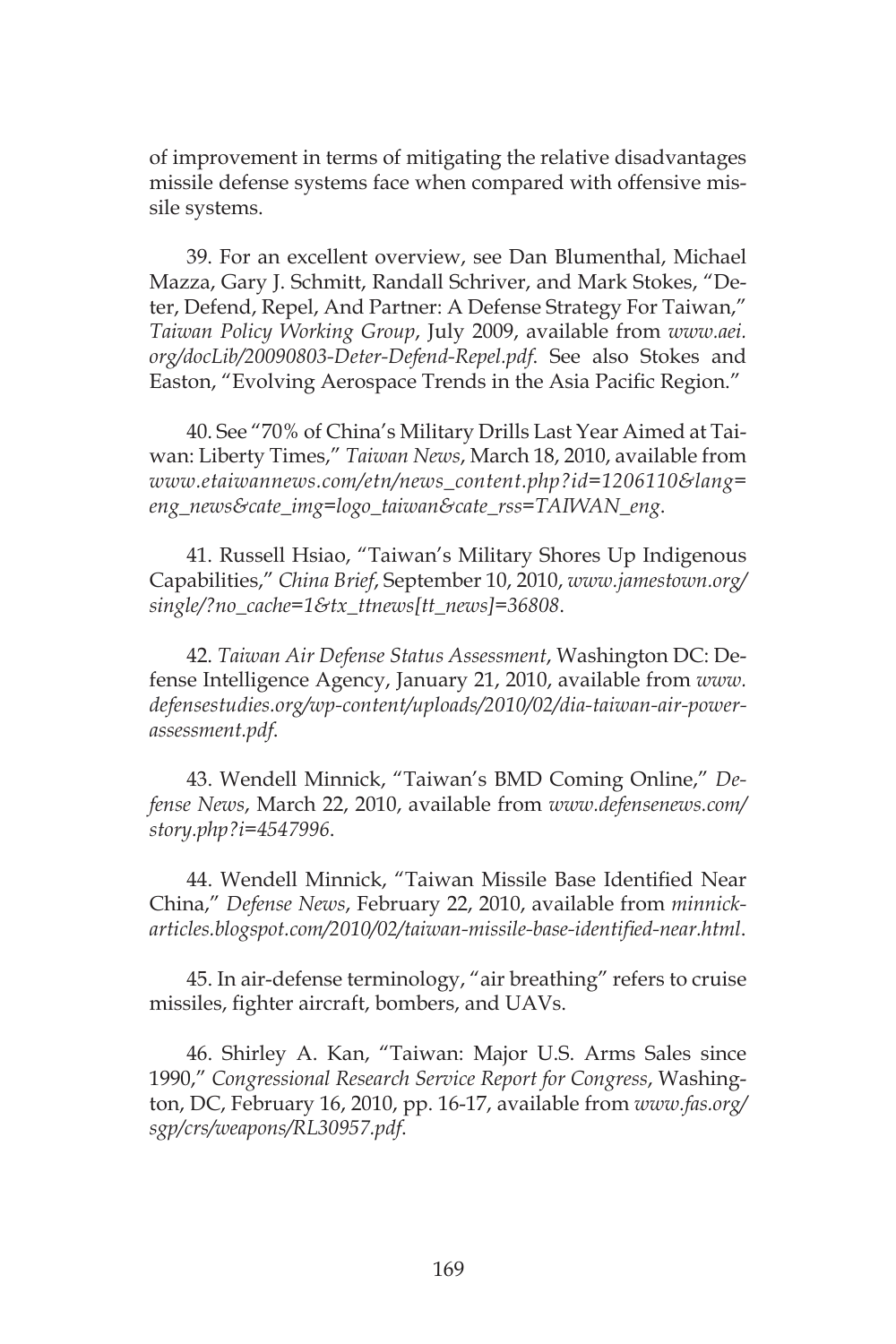47. *The Balance of Air Power in the Taiwan Strait*, Arlington, VA: U.S.-Taiwan Business Council, 2010, p. 25.

48. Minnick, "Taiwan's BMD Coming Online."

49. For an overview of interdiction operations, see Tony Mason, "Air Power in Taiwan's Security," in Martin Edmonds, Michael M. Tsai, eds., *Defending Taiwan: The Future Vision of Taiwan's Defence Policy And Military,* New York: Routledge Curzon Publishing, 2003, p. 151.

50. See "Taiwan to Deploy LACM," *Taiwan Defense Review*, September 6, 2005; Mark A. Stokes, "The Chinese Joint Aerospace Campaign: Strategy, Doctrine, and Force Modernization," in James Mulvenon and David Finkelstein, eds., *China's Revolution in Doctrinal Affairs,* Alexandria, VA: CNA Corporation, 2005, pp. 291-302. Also see "传台湾将试射可攻大陆雄2E导弹年底产80套" ["Taiwan to Produce At Least 80 Hsiungfeng-2E Cruise Missiles That Can Hit Mainland China"], *Global Times*, March 25, 2010, available from *news.qq.com/a/20100325/001200.htm*.

51. Peter B. de Selding, "SpaceX Falcon to Launch Taiwan's Formosat-5 Craft," *Space News*, June 15, 2010, available from *www. spacenews.com/contracts/taiwan-orders-spacex-falcon-launch-for-formosat-5.html*.

52. Lin Xiuhui, "Turning to Develop Remote Sensing Satellites, Taiwan Leaps to Asia's Number One" ("Zhuanxiang fazhan yaoce weixing Taiwan yuewei yazhou diyiming"), *New Taiwan*, October 13, 2005, available from *www.newtaiwan.com.tw/bulletinview.jsp?bulletinid=22863*.

53. "Sounding Rocket 7 Completes Science Experiment," *National Space Organization (NSPO)*, May 5, 2010, available from *www.nspo.org.tw/2008e/news/news\_content.php?id=000311*.

54. Ministry of Defense (MOD), *Defense of Japan 2009*, Chap. 1, Sec. 3, Tokyo, Japan: Ministry of Defense, 2009, p. 212, available from *www.mod.go.jp/e/publ/w\_paper/pdf/2009/29Part3\_ Chapter1\_Sec3.pdf*.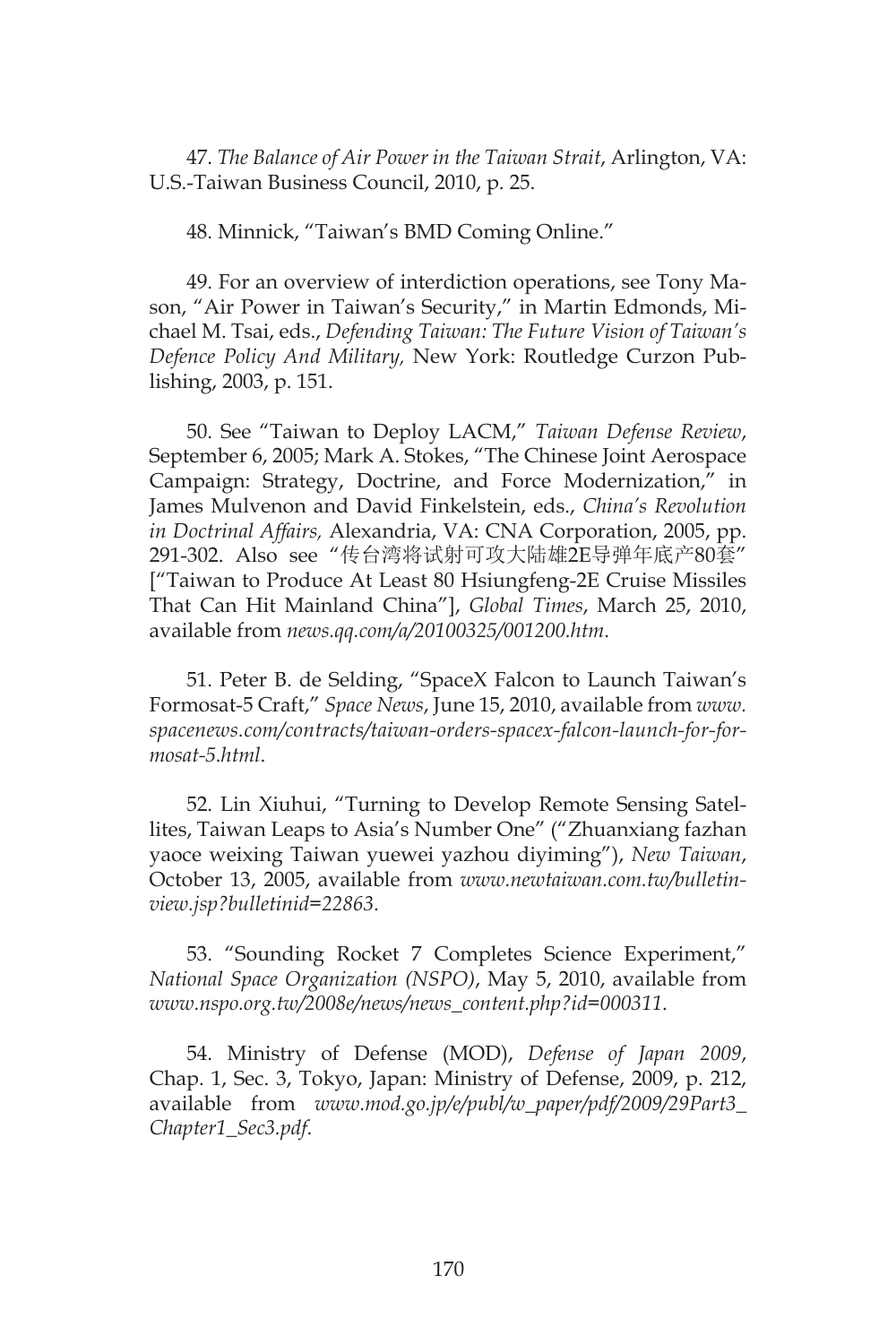55. *Ibid*., reference section, available from *www.mod.go.jp/e/ publ/w\_paper/pdf/2009/45Location.pdf*.

56. Japan's Air Self Defense Force (JASDF) is organized into four regional air defense forces. The Northern Air Defense Force, headquartered in Misawa, is comprised of the 2nd Air Wing and the 3rd Air Defense Missile Group at Chitose, and the 3rd Air Wing, the 6th Air Defense Missile Group, the Airborne Early Warning Group, and the Northern Aircraft Control and Warning Wing at Misawa. The Central Air Defense Force, headquartered in Iruma, is comprised of the 6th Air Wing at Komatsu; the Tactical Reconnaissance Group and the 7th Air Wing at Hyakuri; the 1st Air Defense Missile Group, the Air Defense Command Headquarters Flight Group and Central Aircraft Control and Warning Wing at Iruma; the Airborne Early Warning Group at Hamamatsu; and the 4th Air Defense Missile Group at Gifu. The Western Air Defense Force, headquartered in Kasuga, is comprised of the 5th and 8th Air Wings at Nyutabaru and Tsuiki, respectively, and the 2nd Air Defense Missile Group, the Western Air Defense Force Headquarters Support Flight Squadron, and Western Aircraft Control and Warning Wing at Kasuga. The Southwestern Composite Air Division, headquartered in Naha, is comprised of the 83rd Air Wing, the 5th Air Defense Missile Group, and the Southwestern Aircraft Control and Warning Wing at Naha, Okinawa.

57. Charlie Reed, "Japanese Air Defense Command Center Set to Open on Yokota This Spring," *Stars and Stripes*, February 2, 2011, available from *www.stripes.com/news/pacific/japan/japanese -air-defense-command-center-set-to-open-on-yokota-thisspring-1.133536*; and Leandra D. Hernandez, "Ceremony Marks Japan's Air Defense Command Move to Yokota," *Yokota Air Base News*, February 20, 2008, available from *www.yokota.af.mil/news/ story.asp?id=123088254*.

58. MOD, *Defense of Japan 2009*, Chap. 1, Sec. 2, p. 185, available from *www.mod.go.jp/e/publ/w\_paper/pdf/2009/28Part3\_Chapter1\_Sec2. pdf*. Japan's PAC-3 Battalion 1 was first deployed to Iruma Air Base in March 2007; Battalion 3 was deployed to Hamamatsu Air Base around 2008 (as a part of the Air Missile Defense Training Ground, 2nd Technical School); Battalion 4 was reportedly deployed to Gifu Air Base around 2009, and Battalion 2 was reportedly deployed to Kasuga Air Base around 2010. In 1995, JASDF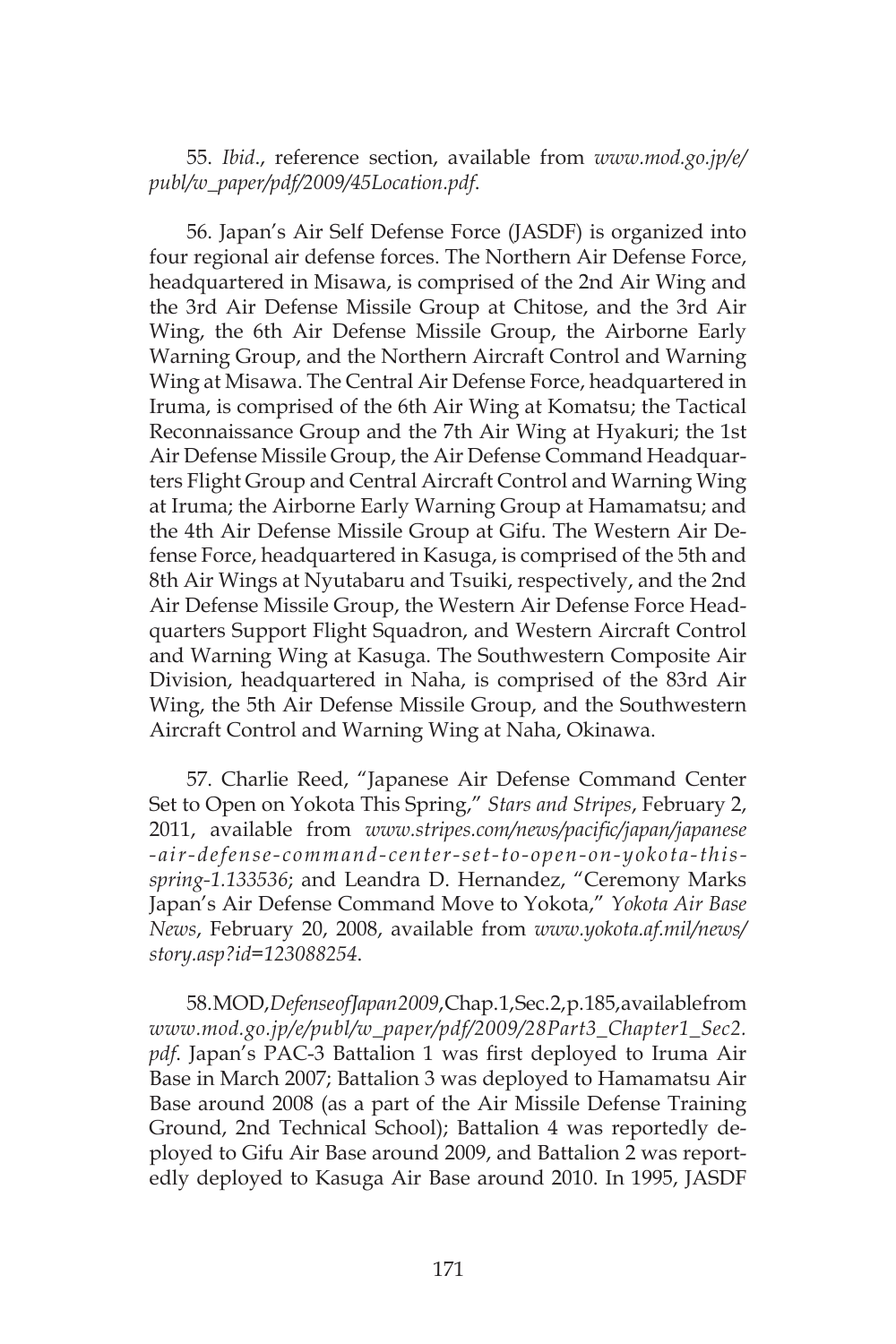first decided to acquire 24 enhanced Patriot Advanced Capability-2 (PAC-2) (or PAC-2 Plus) fire units, which are effective against theater ballistic missiles (TBMs) and land attack cruise missiles (LACMs) with slow re-entry speeds. The delivery of these PAC-2 Plus missiles began in 1998. Each of the PAC-2 Plus fire units (four per air defense missile group) has eight launch stations, for a total of 768 missiles. Three more fire units (with 96 missiles) were purchased around 2000-2001, for a total of 27 PAC-2 Plus FUs and 864 missiles.

59. Aside from the *Aegis* DDGs Kongo and the Chokai, the DDGs Myoko and the Kirishima will also be modified for Standard Missile-3 (SM-3) capability.

60. MOD, *Defense of Japan 2009*, Chap. 1, Sec. 2, p. 185, available from *www.mod.go.jp/e/publ/w\_paper/pdf/2009/28Part3\_ Chapter1\_Sec2.pdf*.

61. Desmond Ball, "Whither the Japan-Australia Security Relationship?" *Austral Policy Forum 6-32A Report*, September 21, 2006, available from *www.nautilus.org/~rmit/forum-reports/0632aball.html*.

62. Reed, "Japanese Air Defense Command Center Set to Open on Yokota this Spring."

63. Rita Boland, "Partnership in the Pacific," *Signal*, June 2008, available from *www.afcea.org/signal/articles/templates/SIGNAL\_ Article\_Template.asp?articleid=1614&zoneid=164.*

64. General Howie Chandler (USAF), "An Airman's Perspective: Air, Space, and Cyberspace Strategy for the Pacific," *Strategic Studies Quarterly*, Summer 2008, p. 15, available from *www.au.af. mil/au/ssq/2008/Summer/chandler.pdf*.

65. Vince Little, "Control Hub Used to Direct Exercise," *Stars and Stripes*, November 17, 2007, available from *www.stripes.com/ article.asp?section=104&article=50313*.

66. *Basic Plan for Space Policy*, Tokyo, Japan: Secretariat of Strategic Headquarters for Space Policy, June 2009, p. 7, available from *www.kantei.go.jp/jp/singi/utyuu/keikaku/pamph\_en.pdf*.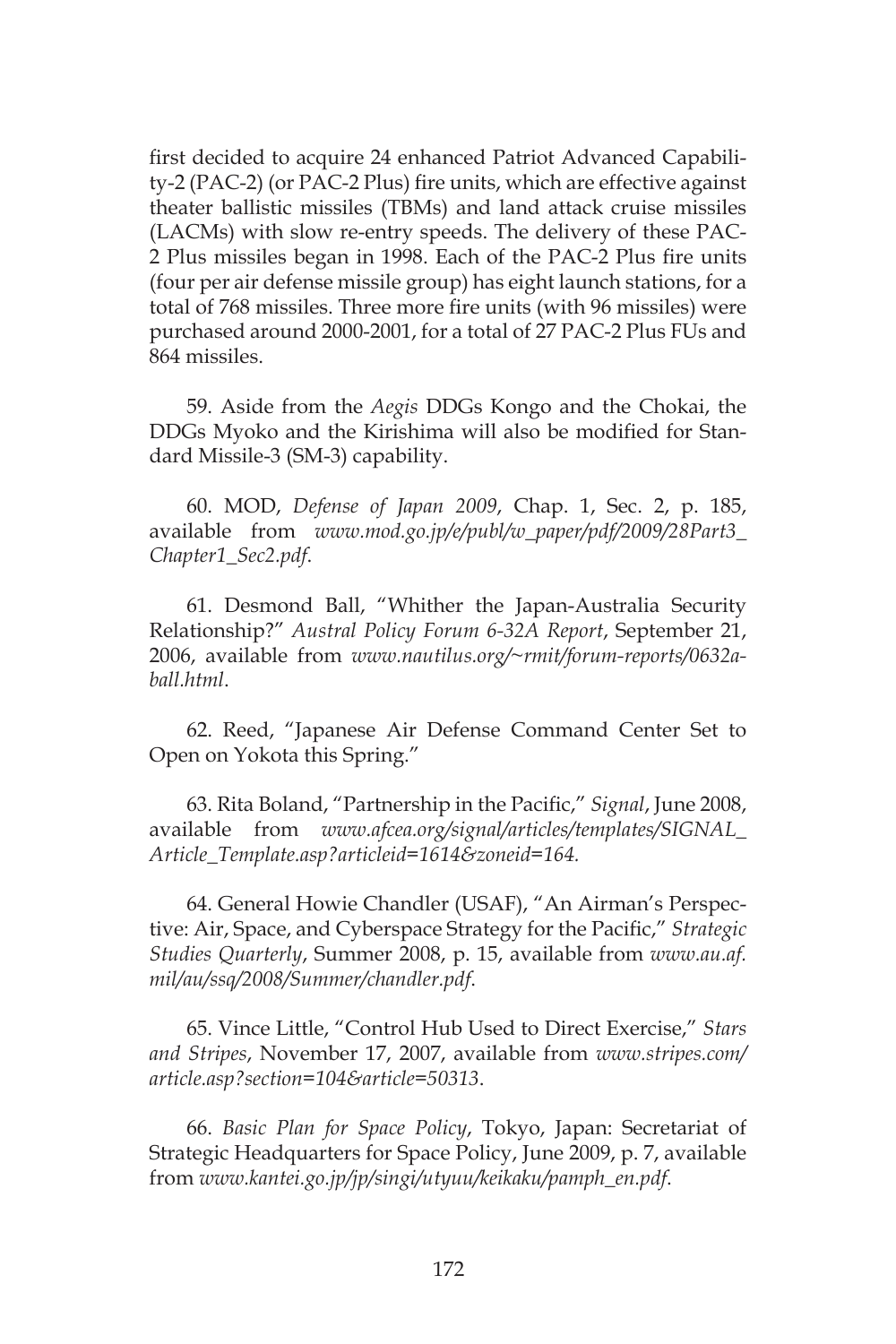67. Paul Kallender-Umezu, "Japan Outlines Military Space Strategy Guidelines," *Defense News*, February 23, 2009, p. 29.

68. "India Gets First AWACS," *Defense Technology International*, June 2009, p. 8.

69. Prasun K. Sengupta, "Double-Digit Growth: By 2016, IAF Will Be Acquiring 67 New Low-level Air Transportable Radars (LLTR)," *Force*, February 12, 2009, p. 32. See also Rahul Bedi, "Country Briefing: India," *Jane's Defence Weekly*, January 21, 2009, p. 24.

70. Bedi, "Country Briefing: India," p. 26.

71. Prasun K. Sengupta, "Shield in the Air: Series Production of MR-SAM Expected to Begin in 2011," *Force*, February 12, 2009, pp. 42-43.

72. Bedi, "Country Briefing: India," p. 26.

73. "Test-fire of India's Interceptor Missile Postponed," *NDTV*, March 14, 2010, available from *www.ndtv.com/news/india/ test-fire-of-indias-interceptor-missile-postponed-17691.php*.

74. "India Successfully Test-fires Interceptor Missile," *Indian Express*, July 26, 2010, available from *www.indianexpress. com/news/india-successfully-testfires-interceptor-missile/651741/1*. See also "India's Interceptor Missile Test Failed," *CCTV News*, March 16, 2010, available from *english.cctv.com/program/worldwidewatch/20100316/100971.shtml*. "New Interceptor Missile Fails to Take off," *The Times of India*, March 15, 2010, available from *timesofindia.indiatimes.com/india/New-interceptor-missile-fails-to-take-off/ articleshow/5684974.cms*.

75. "India Plans Radars in Space to Boost Missile Defense System," *Thaindian News*, March 9, 2010, available from *www. thaindian.com/newsportal/uncategorized/india-plans-radars-in-spaceto-boost-missile-defence-system\_100164598.html*.

76. *Ibid*. See also Vivek Raghuvanshi, "India Developing Laser-based Anti-Missile Systems, *Defense News*, August 25, 2010, available from *www.defensenews.com/story.php? i=4757079&c=ASI&s=TOP*.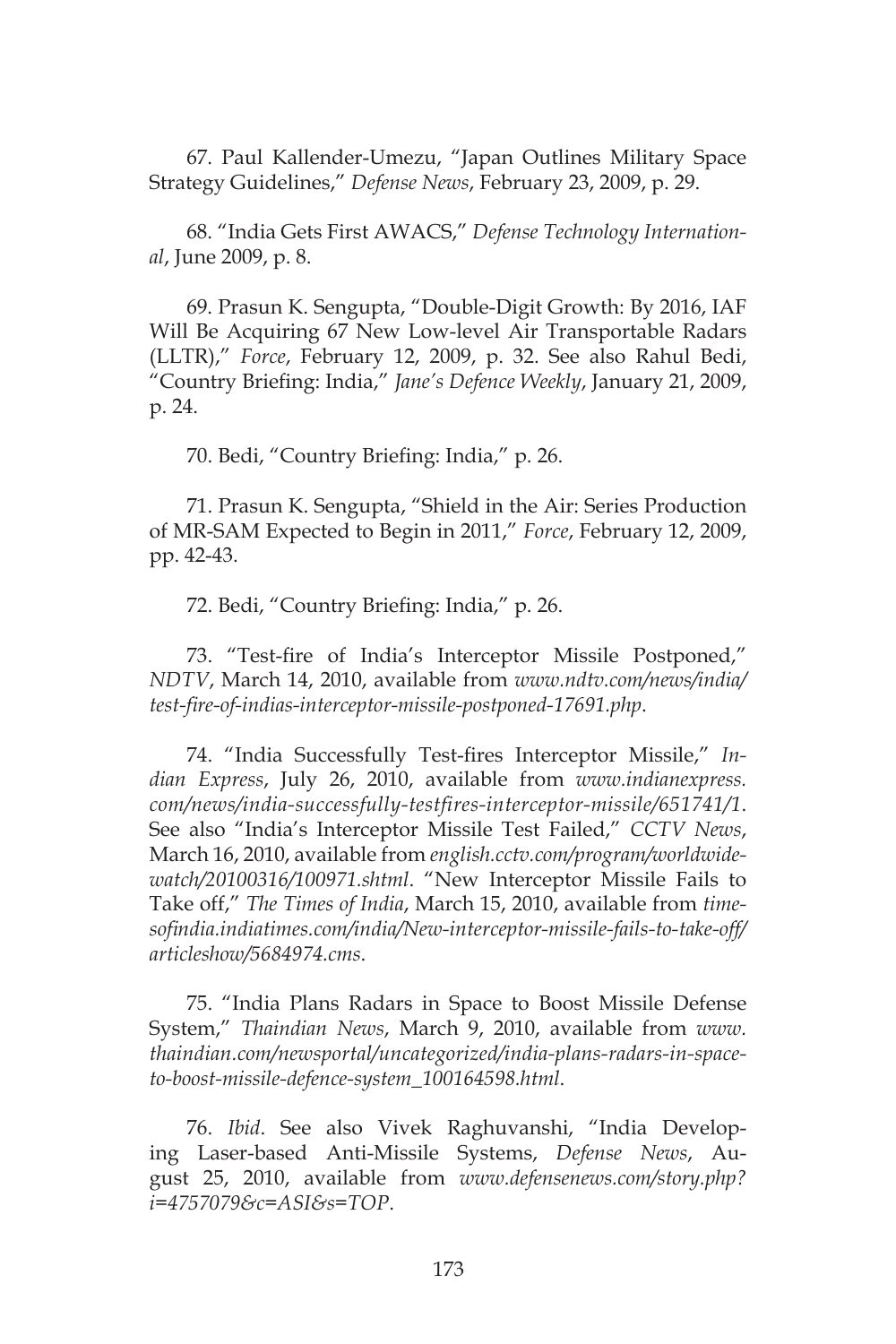77. Sagar Kulkarni Thiruvananthapuram, "India Readying Weapon to Destroy Enemy Satellites: Saraswat," *Indian Express*, January 3, 2010, available from *www.indianexpress.com/news/ india-readying-weapon-to-destroy-enemy-satel/562776/*.

78. Victoria Samson, "India's Missile Defense/Anti-satellite Nexus," *The Space Review*, May 10, 2010, available from *www. thespacereview.com/article/1621/1*.

79. *Ibid*.

80. James Carafano, "U.S.-India Strategic Partnership on Laser-based Missile Defense," *Family Security Matters*, January 29, 2009, available from *www.familysecuritymatters.org/publications/ id.2393/pub\_detail.asp*. See also A. S. Joshi *et al*., "Development of High Powered Laser and Relevant Technology in India," *Fusion Engineering and Design*, February 1999, pp. 67-70.

81. "India in Multi-satellite Launch," *BBC News*, April 28, 2008, available from *news.bbc.co.uk/2/hi/south\_asia/7370391.stm*. See also D. S. Madhumathi, "ISRO Arm May Get More Satellite Launch Contracts," *The Hindu Business Line*, January 23, 2008, available from *www.thehindubusinessline.com/2008/01/23/ stories/2008012350332800.htm*.

82. Rahul Bedi, "India Launches Border-control Imaging Satellite," *Jane's Defence Weekly*, April 29, 2009, p. 15.

83. Radhakrishna Rao, "Establishing an Indian Space Command," New Delhi, India: Institute of Peace and Conflict Studies, August 27, 2009, available from *ipcs.org/article/defence/establishingan-indian-space-command-2958.html*. See also "Aerospace Command Soon, Says IAF Chief," *The Hindu*, January 29, 2007, available from *www.thehindu.com/2007/01/29/stories/2007012914880100. htm*.

84. Andrew Erickson and David Yang, "On the Verge of a Game-Changer: A Chinese Anti-ship Ballistic Missile Could Alter the Rules in the Pacific and Place U.S. Navy Carrier Strike Groups in Jeopardy," *U.S. Naval Institute Proceedings,* Vol. 135, No. 3, May 2009, pp. 26-32; Paul S. Giarra, "A Chinese Anti-Ship Ballistic Missile: Implications for the USN," testimony before